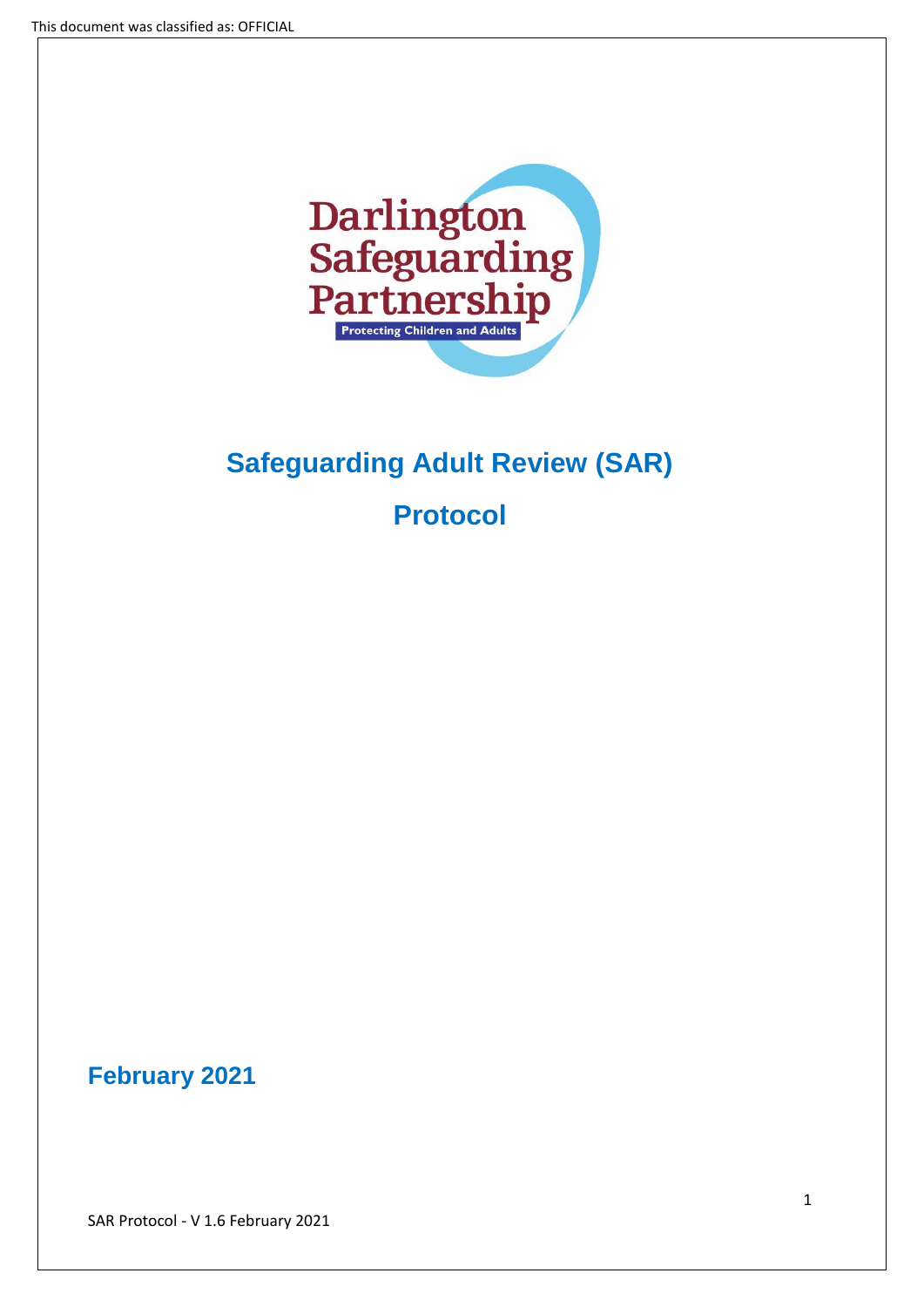# **Version Control**

| <b>Title</b>   | <b>Safeguarding Adult Review (SAR) Protocol</b>                        |
|----------------|------------------------------------------------------------------------|
| <b>Version</b> | DSP1.5 November 2020 (V00.3)                                           |
| <b>Date</b>    | November 2020                                                          |
| Author         | Statutory Safeguarding Partners/Learning and Development Sub-<br>Group |

| <b>Update and Approval Process</b> |                                                                                       |                   |                                                                                                                                                                                                                                                                 |  |
|------------------------------------|---------------------------------------------------------------------------------------|-------------------|-----------------------------------------------------------------------------------------------------------------------------------------------------------------------------------------------------------------------------------------------------------------|--|
| Version                            | Group/Person                                                                          | <b>Date</b>       | <b>Comments</b>                                                                                                                                                                                                                                                 |  |
| DSP1                               | <b>Business Unit</b>                                                                  | 01/10/2019        | Rebranded and updated to reflect new safeguarding<br>partnership arrangements. Timelines and processes revised in<br>line with Child Safeguarding Practice Review Procedure at the<br>request of the Statutory Partners.                                        |  |
| <b>DSP1.2</b>                      | <b>Business Unit</b>                                                                  | 13/11/2019        | Further amends as highlighted by Learning and Development<br>Group.                                                                                                                                                                                             |  |
| <b>DSP 1.3</b>                     | Kate McLatchie - Safeguarding Adult<br>Manager, DBC                                   | 30/01/2020        | Further revisions provided.                                                                                                                                                                                                                                     |  |
| DSP 1.3.1                          | Learning & Development sub-group<br>and approved by SSP                               | April 2020        | Update from L & D sub-group to tighten up decision making<br>following challenge to SSP on outcome of safeguarding adult<br>referrals. Revisions approved by SSP 9th April 2020.                                                                                |  |
| <b>DSP 1.4</b>                     | <b>Statutory Safeguarding Partners</b>                                                | September<br>2020 | Revisions to protocol to reflect criteria for referral to ensure<br>only cases that meet the criteria are referred. Responsibility for<br>agencies to ensure information is available and<br>decision/rationale available for referring. To be ratified by SSP. |  |
| $DSP 1.5 -$<br>1.6                 | <b>Statutory Safeguarding Partners &amp;</b><br>Learning and Development Sub<br>Group | November<br>2020  | 18.11.20 - agreed in principle by SSP and request to share with<br>Learning and Development sub group for consultation and final<br>sign off. Final consultation and request for virtual sign off by<br>L&D sub Group February 2021.                            |  |

| <b>Issue Date</b>  | February 2021                                                                |
|--------------------|------------------------------------------------------------------------------|
| <b>Review Date</b> | 2 years from issue date unless legislative or<br>practice changes identified |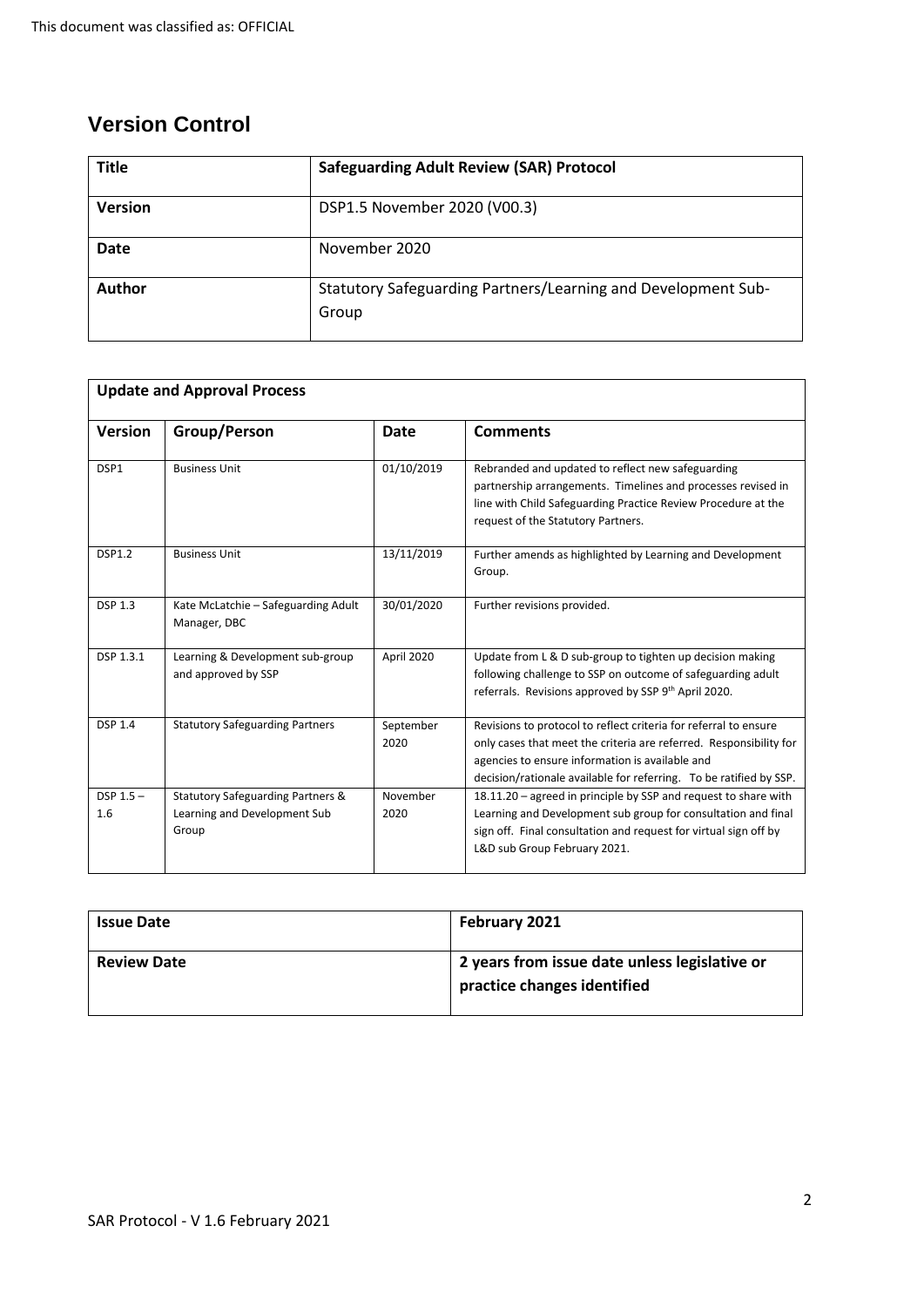# **Contents**

| <b>Number</b>  | <b>Section Title</b>                                         | Page(s) |
|----------------|--------------------------------------------------------------|---------|
| 1              | Introduction                                                 | 4       |
| $\overline{2}$ | Statutory Duty under Section 44 Care Act 2014                | 4       |
| 3              | Safeguarding Adult Review Criteria                           | 5       |
| 4              | Relationship between S42 Enquiries and Section 44            | 6       |
|                | <b>Safeguarding Adults Reviews</b>                           |         |
| 5              | Purpose and Principles of a Safeguarding Adult Review        | 6       |
| 6              | Flowchart Outlining the Process and Timescales               | $8 - 9$ |
| $\overline{7}$ | Initiating a SAR - The Referral Process                      | 10      |
| 8              | Decision Making                                              | 11      |
| 9              | The Review Panel                                             | 11      |
| 10             | <b>SAR Methodology</b>                                       | 12      |
| 11             | Commissioning a SAR                                          | 12      |
| 12             | Quality Assurance and SAR Quality Markers                    | 13      |
| 13             | Consulting with the Adult at Risk and Others Affected by the | 13      |
|                | <b>Review</b>                                                |         |
| 14             | <b>Information Sharing</b>                                   | 14      |
| 15             | Referral to Learning and Development sub-group - Cases       | 14      |
|                | That Do Not Meet the Criteria for SAR                        |         |
| 16             | Interface with Other Reviews and Investigations              | 15      |
| 17             | Media/Communication and Publication                          | 16      |
| 18             | Conclusion of a SAR                                          | 16      |
| 19             | <b>National Learning</b>                                     | 17      |
| 20             | <b>Annual Report</b>                                         | 17      |

| Appendix 1 | Referral to Learning and Development sub-group | $18 - 19$ |
|------------|------------------------------------------------|-----------|
| Appendix 2 | <b>SAR Referral Form</b>                       | 20-26     |
| Appendix 3 | Chronology Template for SAR Panel              | 27        |
| Appendix 4 | <b>Review Panel Meeting Template</b>           | 28-29     |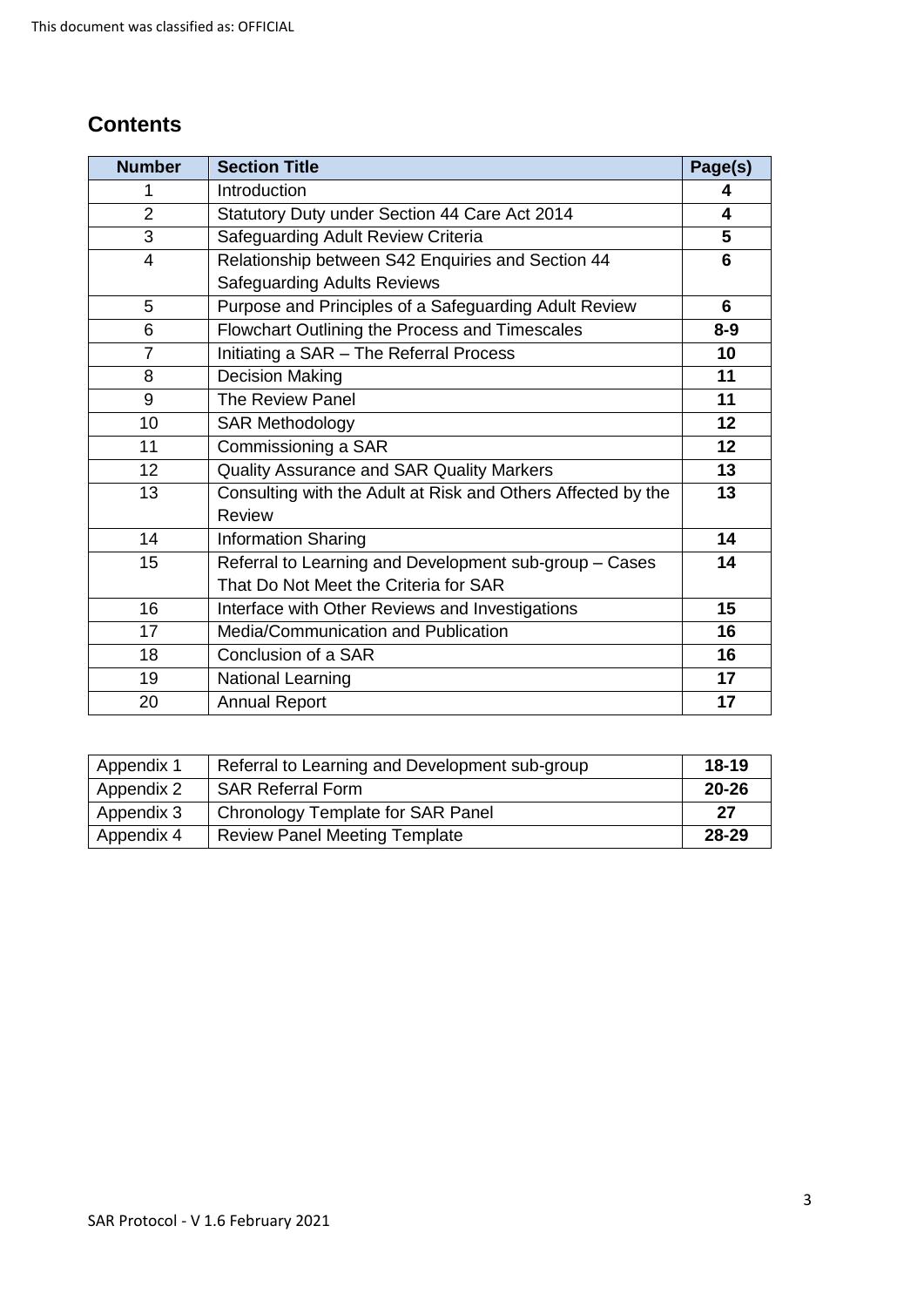#### **1. INTRODUCTION**

- 1.1 For the purpose of this document the term Statutory Safeguarding Partners refers to the new statutory arrangements as outlined in [Working Together to Safeguard Children](https://assets.publishing.service.gov.uk/government/uploads/system/uploads/attachment_data/file/779401/Working_Together_to_Safeguard-Children.pdf)  [2018.](https://assets.publishing.service.gov.uk/government/uploads/system/uploads/attachment_data/file/779401/Working_Together_to_Safeguard-Children.pdf) The responsibility for Safeguarding arrangements rests with the Statutory Safeguarding Partners and for Darlington, they are:
	- Darlington Borough Council
	- Tees Valley Clinical Commissioning Group
	- Durham Constabulary

In Darlington, the safeguarding arrangements also cover the Safeguarding Adult Board, which is a statutory requirement under the [Care Act 2014.](http://www.legislation.gov.uk/ukpga/2014/23/contents/enacted) The main objective is to seek assurance that local safeguarding arrangements and partners act to help and protect adults who meet the criteria set out in Section 43 (Part 1).

- 1.2 The Statutory Safeguarding Partners have oversight of adult safeguarding across the locality and have a range of statutory duties, which contribute to the prevention of abuse and neglect. This includes the duty to conduct any Safeguarding Adult Reviews (SARs) in accordance with Section 44 of the Care Act 2014. SARs are reviews that examine the way agencies and individuals who have been involved with an adult at risk have acted. The purpose of the SAR is to identify learning to bring about improvements, so the likelihood of harm to adults at risk is minimised.
- 1.3 This procedure specifies the statutory requirements and the working arrangements of the Statutory Safeguarding Partners in respect of SARs and alternative learning from case reviews.

#### **2. STATUTORY DUTY UNDER SECTION 44 CARE ACT 2014**

- 2.1 There are 3 broad circumstances under which the [Care Act](https://www.legislation.gov.uk/ukpga/2014/23/section/44/enacted) 2014 (Section 44) considers a SAR may take place. The guidance makes a distinction between those circumstances where the Statutory Safeguarding Partners are required to arrange or consider a SAR.
- 2.2 The Statutory Safeguarding Partners must arrange for a review of a case involving an adult in its area with needs for care and support (whether or not the local authority has been meeting any of those needs) if it meets any of the following criteria:
	- **1. there is reasonable cause for concern about how the Safeguarding Partners, members of the Darlington Safeguarding Partnership (DSP) or other persons with relevant functions worked together to safeguard the adult AND:**
	- **2. EITHER;**
		- **a) the adult has died, and the Statutory Safeguarding Partners know or suspect the death resulted from abuse or neglect (whether or not it knew about or suspected the abuse or neglect before the adult died). OR;**
		- **b) the adult is still alive, and the Statutory Safeguarding Partners know or suspect the adult has experienced serious abuse or neglect.**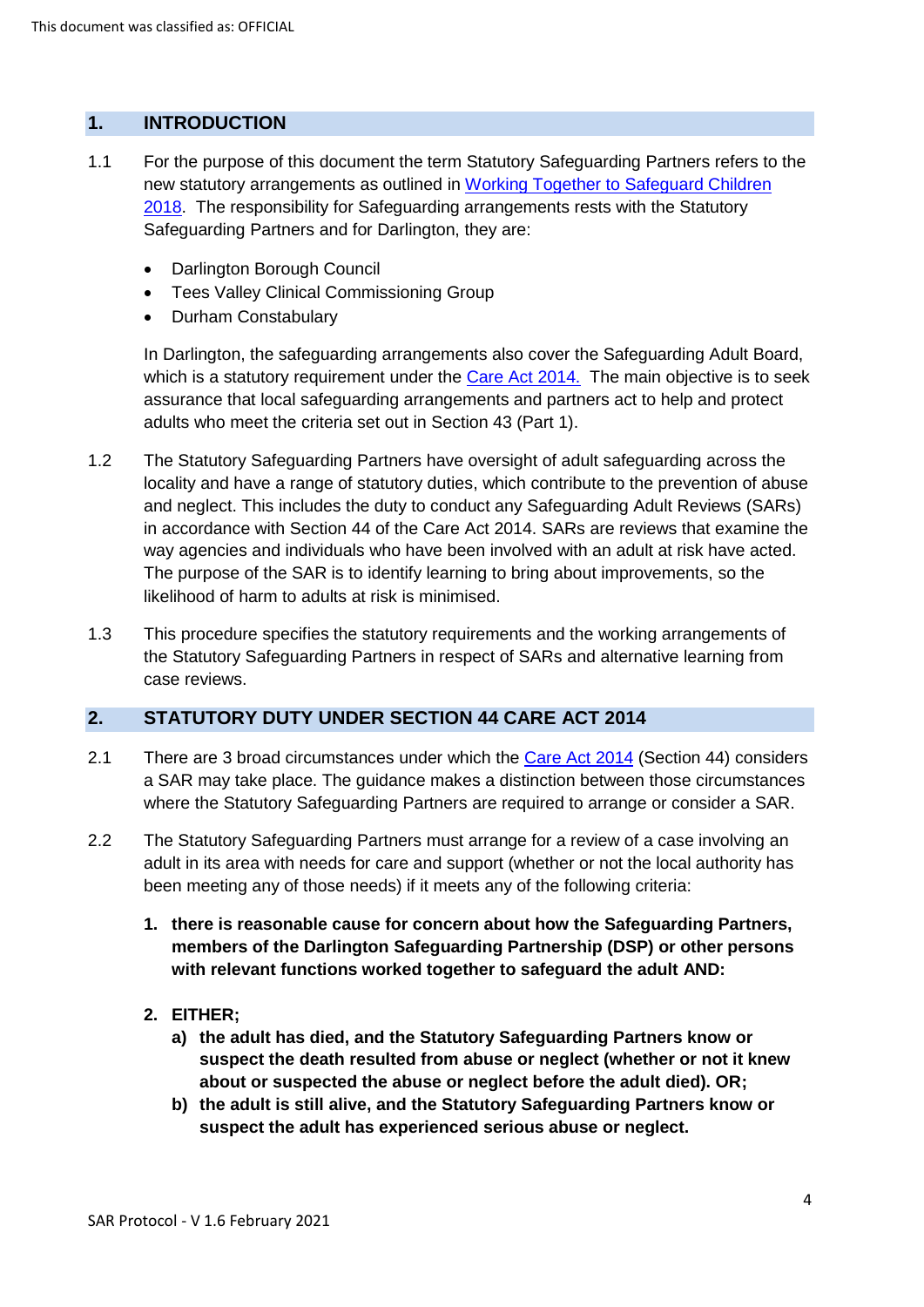- 2.3 The Statutory Safeguarding Partners may also arrange for a review of any other case involving an adult in its area with needs for care and support (whether or not the local authority has been meeting any of those needs). SARs may also be used to explore examples of good practice, where this is likely to identify lessons which can be applied to future cases.
- 2.4 Each member of the Darlington Safeguarding Partnership must co-operate in and contribute to, the carrying out of a review under this section with a view to:
	- a) identifying the lessons to be learnt from the adult's case, and;
	- b) applying those lessons to future cases.

#### **3. SAFEGUARDING ADULT REVIEW CRITERIA**

- 3.1 The **first criterion** for determining whether a SAR should be conducted is in establishing whether the adult was in need of care and support services (whether or not the local authority was meeting any of those needs).
- 3.2 In considering whether an adult has needs for care and support, local authorities must consider whether:
	- the adult's needs arise from or are related to a physical or mental impairment or illness;
	- as a result of the adult's needs, the adult is unable to achieve two or more of the specified outcomes (which are described in the Care Act 2014 guidance sections 6.105 to 6.112);
	- as a consequence of being unable to achieve these outcomes there is, or there is likely to be, a significant impact on the adult's wellbeing.
- 3.3 Significant impact is not defined and should be understood to have its everyday meaning.
- 3.4 The **second criterion** to be met is establishing a cause for concern about how the Darlington Safeguarding Partnership, its member organisations, or other persons with relevant functions, worked together to safeguard the adult. A particular emphasis is the extent they could have worked more effectively to protect the adult from the resultant outcome and therefore the potential for learning.
- 3.5 The **third criterion** involves an examination of the link between the death (or other outcome) and suspected abuse or neglect.
- 3.6 In the context of SARs, something can be considered serious abuse or neglect where, for example, the individual would have been likely to have died but for an intervention, or has suffered permanent harm, or has reduced capacity or quality of life as a result of the abuse or neglect.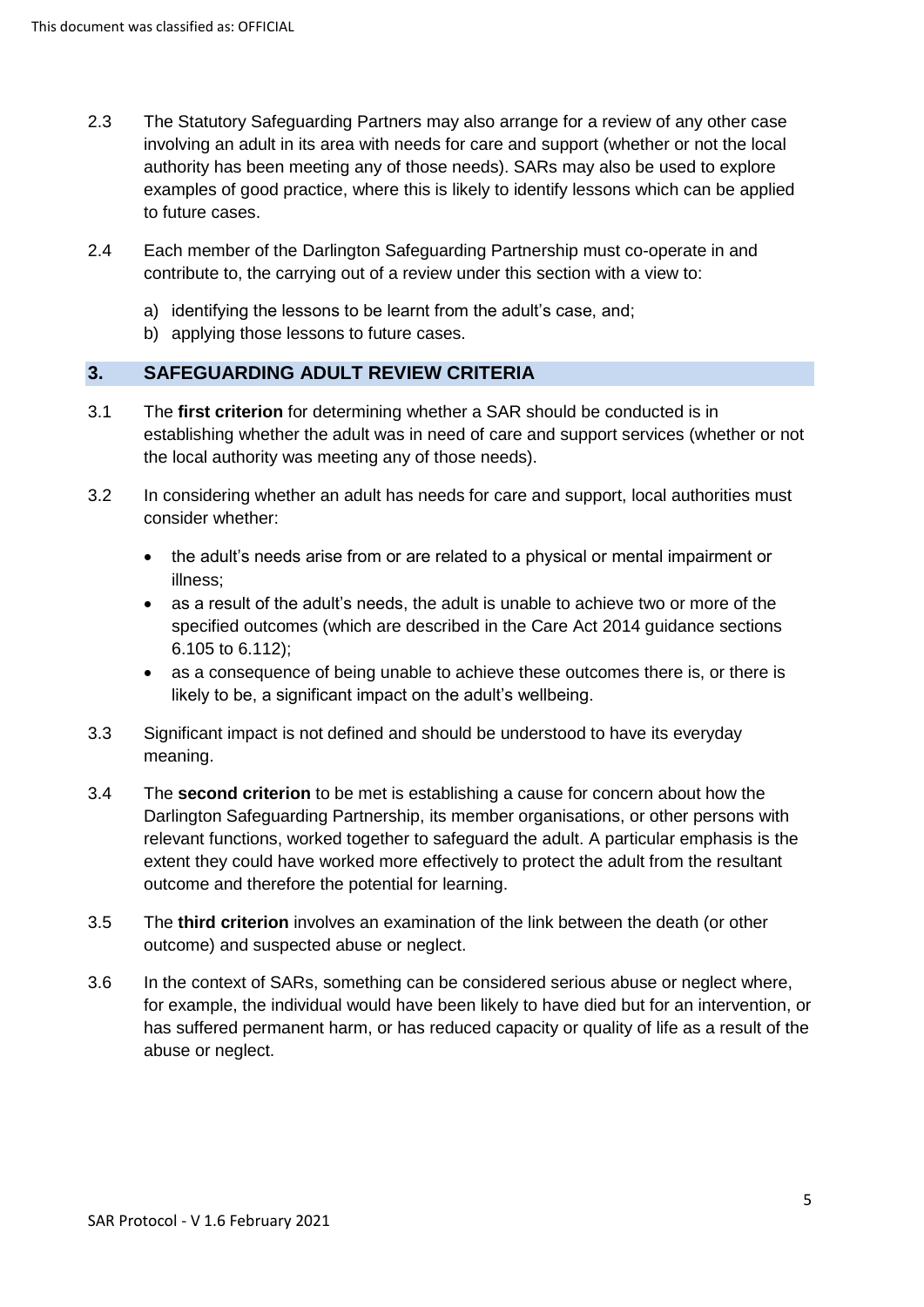# **4. THE RELATIONSHIP BETWEEN SECTION 42 ENQUIRIES AND SECTION 44 SAFEGUARDING ADULTS REVIEWS**

- 4.1 There will be occasions where a safeguarding enquiry may be required when an individual has died, however the purpose and title of these meetings will need to be considered carefully.
- 4.2 Section 42 of the Care Act 2014 places a duty on the local authority to make enquiries when it has reasonable cause to suspect an adult in its area has care and support needs, is being abused or neglected (or is at risk of being), and is unable to protect themselves because of their care and support needs. The purpose of Section 42 enquiries is to enable the authority to decide what action needs to be taken to protect the person. It therefore does not apply to the situation where someone has died and may have been abused or neglected before that. Section 44 of the Act provides for Safeguarding Adult Reviews to be carried out after someone has died, if the Statutory Safeguarding Partners know or suspect the death resulted from abuse or neglect, and there is reasonable cause for concern about how agencies or other persons with relevant functions worked together to safeguard the adult.
- 4.3 Section 42 enquiries are those which are undertaken when an adult, with care and support needs, has been identified as suffering or being at risk of abuse and neglect. **As a matter of law, an enquiry under Section 42 cannot be undertaken in relation to a person who is deceased.** Where someone's death is suspected to be the result of abuse or neglect, a referral should be made to the Darlington Safeguarding Partnership, the Statutory Safeguarding Partners will then consider whether the criteria for a SAR are met under Section 44.
- 4.4 If the circumstances of the death suggest there are reasons to be concerned about risk to other adults, Section 42 enquiries may need to be made to decide whether action needs to be taken to protect them.

# **5. PURPOSE AND PRINCIPLES OF A SAFEGUARDING ADULT REVIEW**

- 5.1 The purpose of a SAR is to promote effective learning and improvement action, through identifying what the relevant agencies and individuals involved in the case might have done differently which could have prevented harm or death. It is not an investigation.
- 5.2 The purpose of a SAR is not to hold any individual or organisation to account as other processes exist for that. These include criminal proceedings, disciplinary procedures, employment law and those of relevant service and professional regulatory bodies.
- 5.3 A SAR should:
	- understand what happened and why;
	- learn lessons from the way professionals and agencies worked together;
	- identify what the agencies and individuals might have done differently which could have prevented harm or death;
	- prevent similar harm occurring in the future;
	- improve future practice by implementing the learning;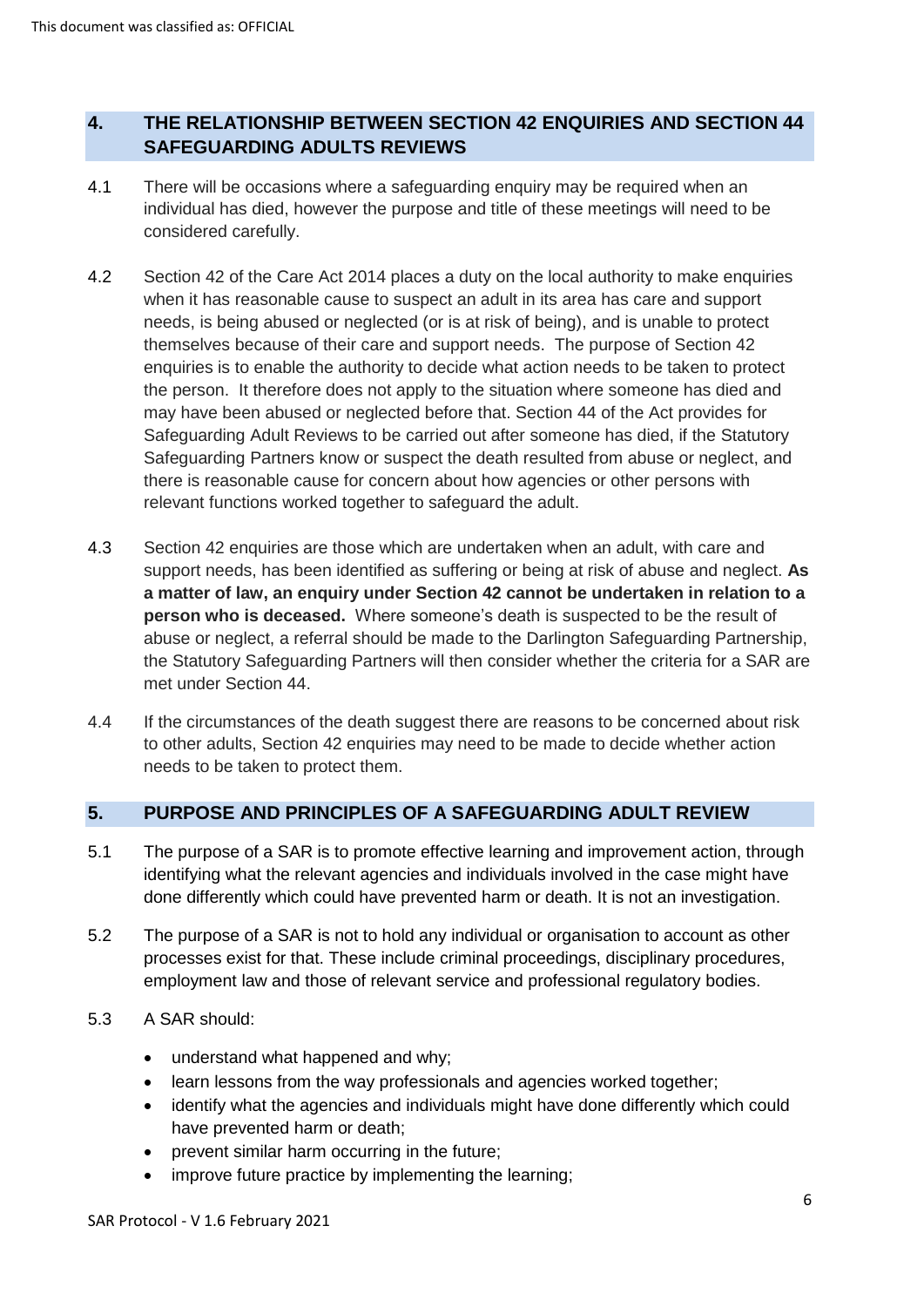- review and improve the safeguarding adults' procedures;
- identify good practice;
- highlight any lessons which can be learned from the case and make a clear set of recommendations;
- ensure relevant action is taken in order to help prevent future deaths or serious harm; this helps to improve both single and inter agency working and better safeguard and promote the wellbeing of adults at risk.
- 5.4 SARs will be undertaken in accordance with the 6 safeguarding principles:
	- **Empowerment** every effort must be made to ensure the voice of the adult at risk or their relatives is evident throughout the process. Families should be invited to contribute to the review and their expectations should be managed appropriately and sensitively;
	- **Accountability -** SARs should be trusted and safe experiences to encourage honesty, transparency and sharing of information and should be led by individuals who are independent of the case and of the organisations whose actions are being reviewed;
	- **Protection -** SARs should seek to determine what the relevant organisations involved in the case might have done differently so lessons can be learned and applied to future cases to prevent similar harm occurring again;
	- **Prevention -** there should be a multi-agency culture of continuous learning and improvement to promote the wellbeing and empowerment of adults and identify and promote good practice;
	- **Proportionality**  the approach should be proportionate according to the scale and complexity of the issues and the potential for learning;
	- **Partnership -** there must be appropriate involvement in the SAR by professionals and organisations which were involved with the adult at risk.
- 5.5 The Statutory Safeguarding Partners should be primarily concerned with ascertaining which type of review process best enables this to happen. The level of the review will be determined by the Statutory Safeguarding Partners following the SAR Screening Panel's recommendation.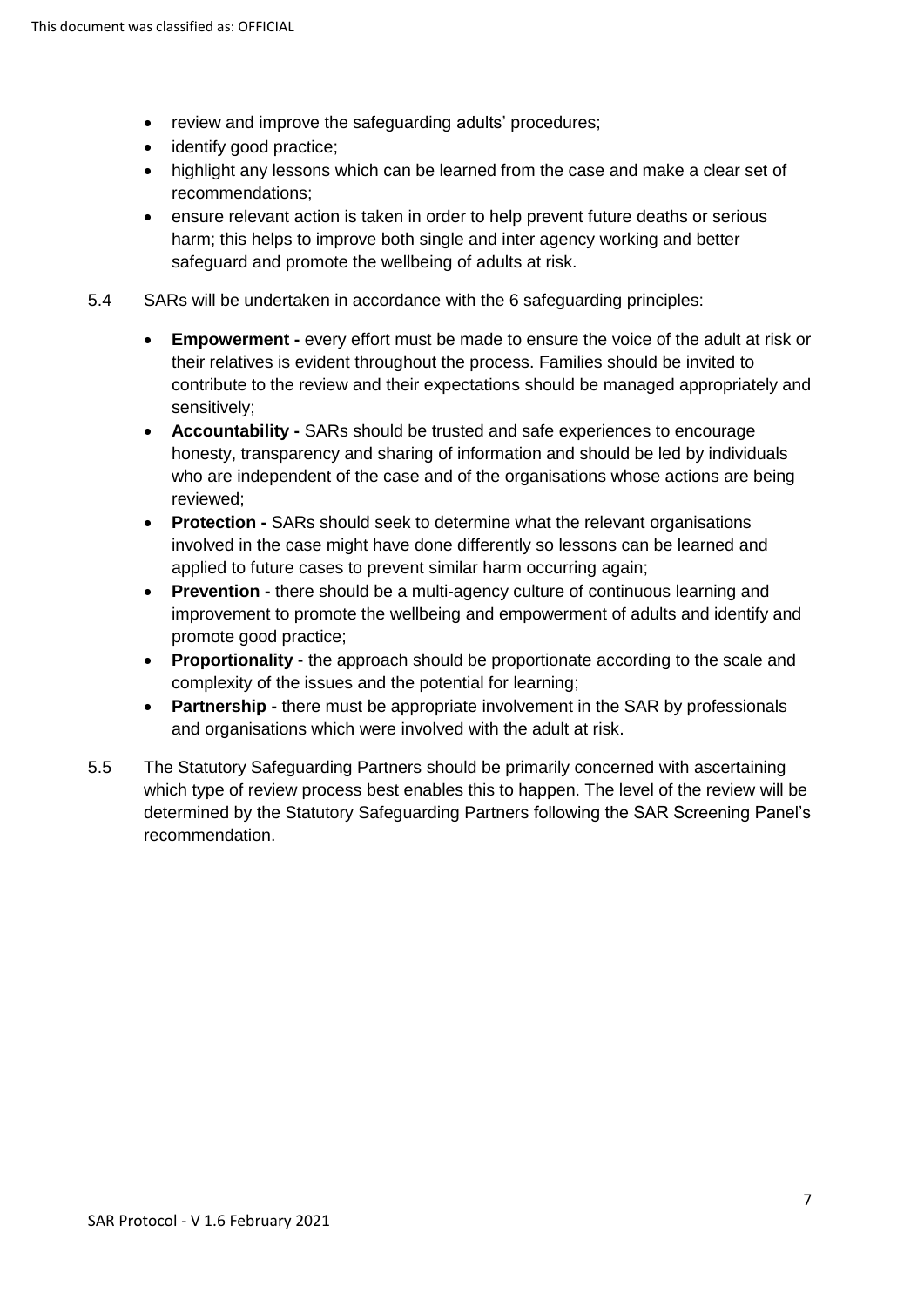### **6. FLOWCHART OUTLINING THE PROCESS AND TIMESCALES**

6.1 The following process map summarises the process and timescales for the Statutory Safeguarding Partners when considering whether a referral reaches the criteria for a Safeguarding Adult Review and the procedure which must be followed:

**Safeguarding Adult Review (SAR) referral and decision-making process (following criteria in section 2 and 3 of this protocol)**



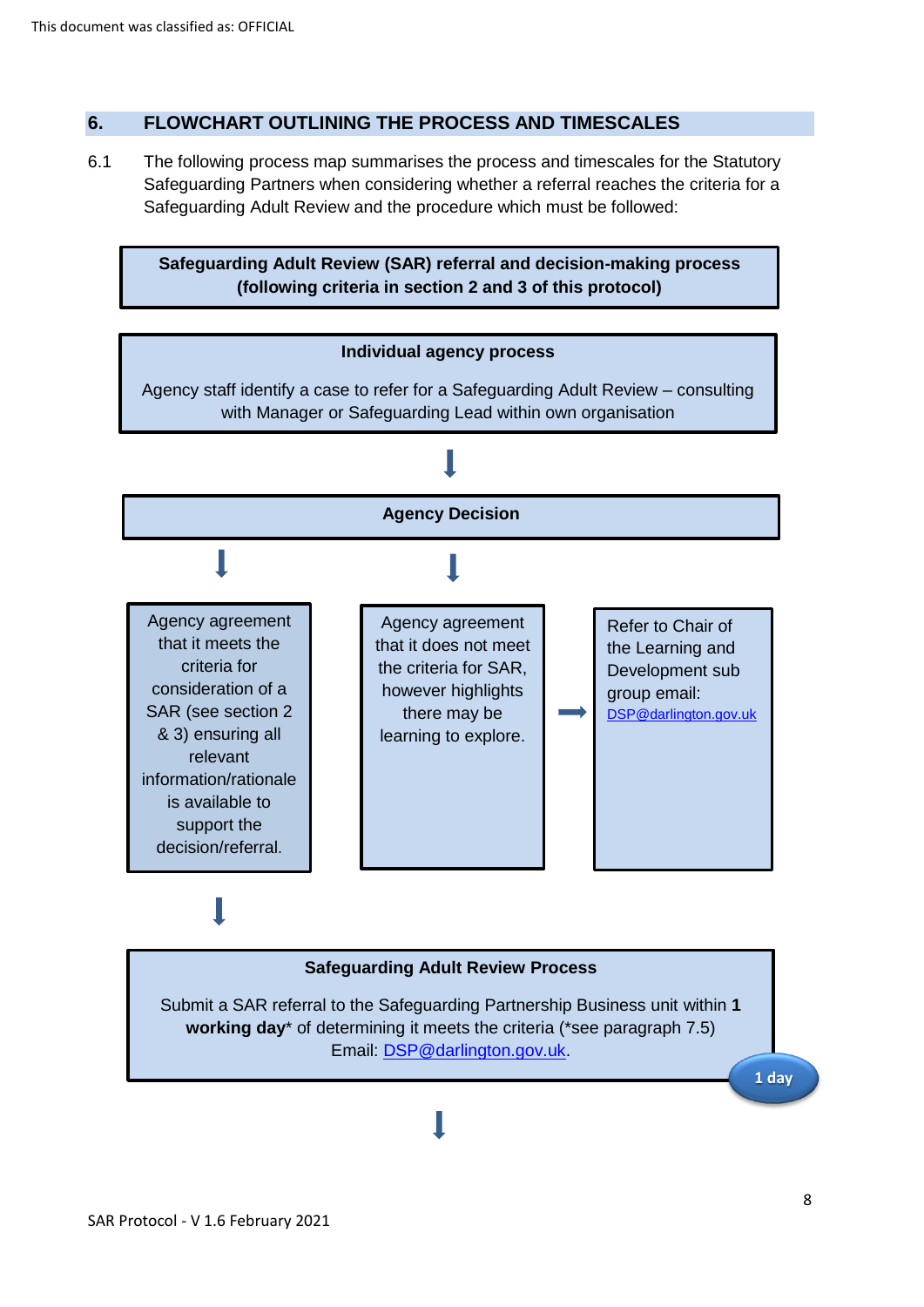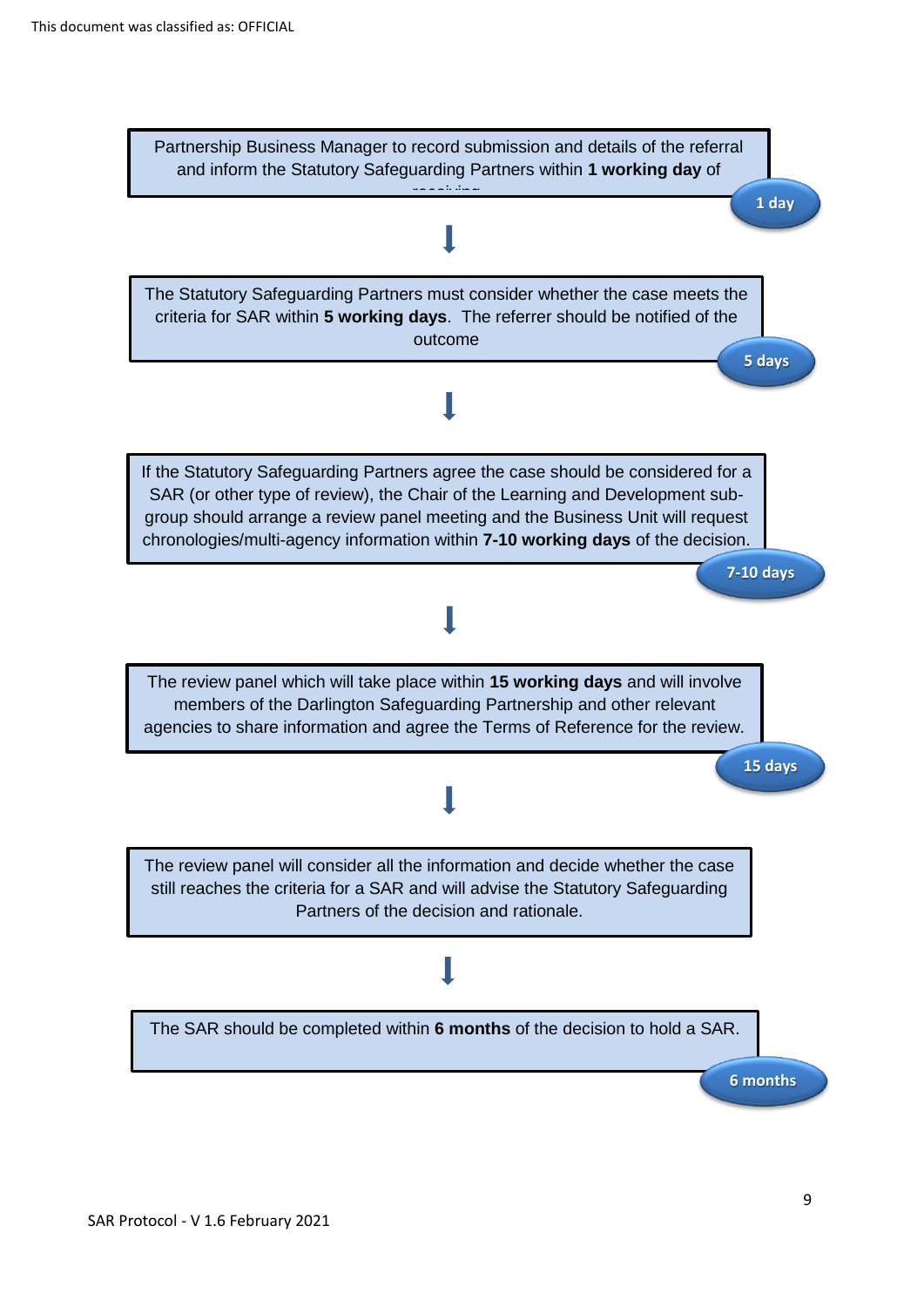# **7. INITIATING A SAR - THE REFERRAL PROCESS**

- 7.1 Any agency or individual (including a member of the public) can refer a case for consideration of whether it meets the criteria for a SAR/or other review if there is learning to be explored. Only the Statutory Safeguarding Partners can commission a SAR in Darlington.
- 7.2 Agencies should consider making a SAR referral when there are reasonable concerns that an adult with needs for care and support is known/suspected to have experienced abuse or neglect, and meets the criteria outlined in section 2 and 3 of this procedure.
- 7.3 If an individual within an agency considers that serious abuse or neglect is taking place or has taken place, they should discuss this with their line manager or Safeguarding adult lead in the first instance, before submitting a referral.
- 7.4 Managers and Safeguarding Leads should be aware of the criteria for implementing a SAR. A decision should be made as to whether the case should be referred for a SAR and agencies should ensure there is enough information to support the decision for referral for SAR. You may find it helpful to discuss the concern with your agency representative on the Safeguarding Partnership, or the Safeguarding Partnership's Business Manager [\(DSP@darlington.gov.uk\)](mailto:DSP@darlington.gov.uk).
- 7.5 Where any individual or agency believes or suspects there may have been circumstances where the criteria for holding a SAR has been met, the case must be referred to the Safeguarding Partnership's Business Unit. You should ensure your manager is aware of the submission of the referral. The referral should be made within **1 working day** *(\*NB: it is acknowledged that there may be a requirement to obtain*  further information to support the referral, such as clarity of information of incident or *details of cause of death, and therefore may not possible to meet the 1 working day timescale, however the referral should be submitted immediately the information becomes available).*
- 7.6 A referral is made by submitting SAR referral form (**Appendix 2**) to the Safeguarding Partnership's Business Unit [DSP@darlington.gov.uk](mailto:DSP@darlington.gov.uk) detailing why you, as the referrer, believe the case meets the criteria for a SAR and providing as much information as possible to support the decision. The SAR referral form should be submitted within **1 working day where possible.** The referral form can also be found on the Safeguarding Partnership website [www.Darlington-Safeguarding-Partnership.co.uk](https://www.darlington-safeguarding-partnership.co.uk/)
- 7.7 On receipt of the SAR referral, the Business Manager will support the referrer with ensuring relevant/appropriate information has been provided to ensure the referral meets the criteria. The Business Manager will then record the information and inform the Statutory Safeguarding Partners within **1 working day**. The Statutory Safeguarding Partners/Independent Scrutineer/Chair will meet within **5 working days** of receipt of the notification to consider the case.
- 7.8 If an agency agrees that the case does not meet the criteria for SAR however highlights there may be learning to explore - the relevant sections of the referral form (Appendix 2) should be completed and forwarded to the Safeguarding Partnership's Business Unit [DSP@darlington.gov.uk.](mailto:DSP@darlington.gov.uk)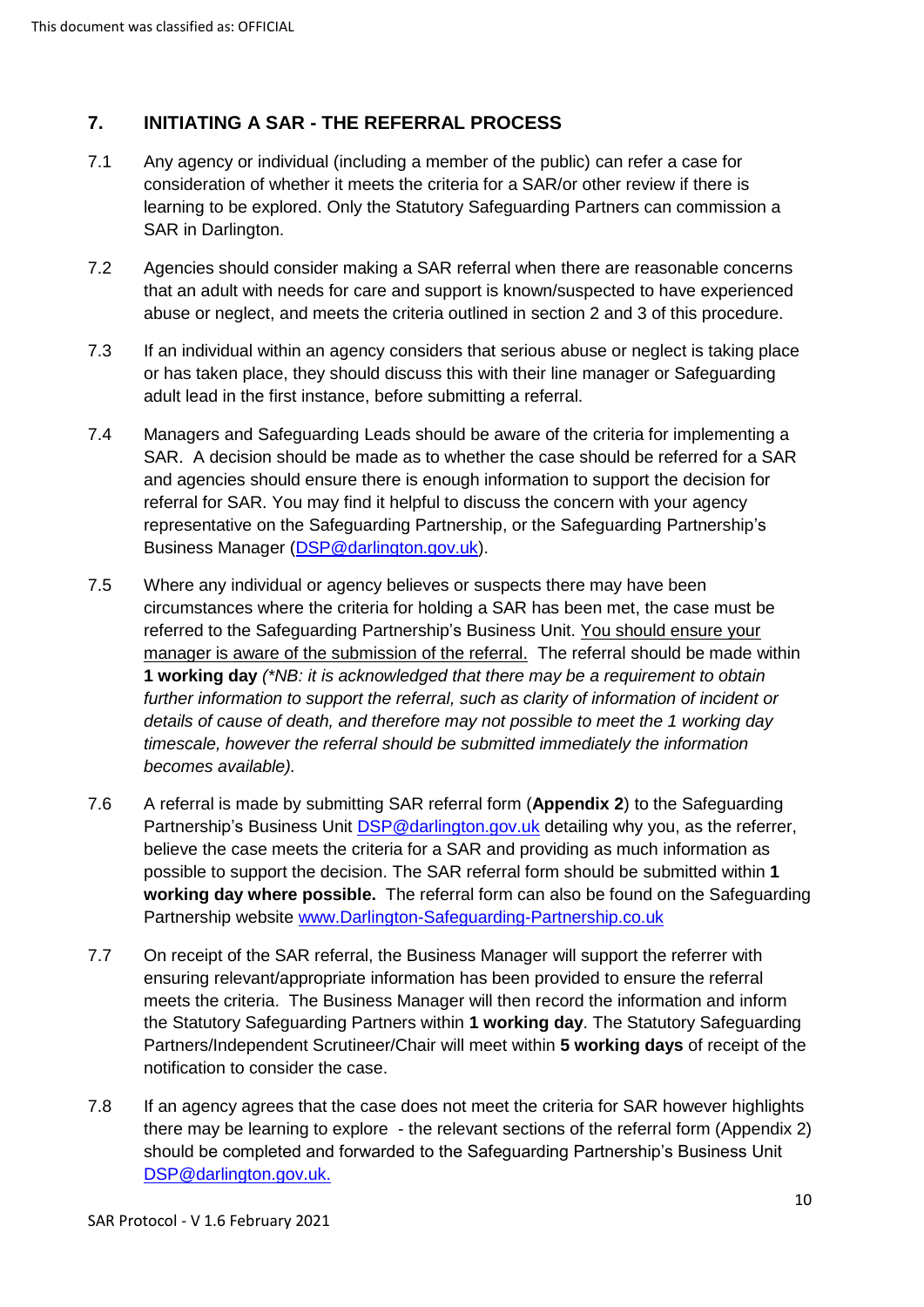#### **8. DECISION MAKING**

- 8.1 The Statutory Safeguarding Partners and the Independent Scrutineer/Chair are responsible for deciding whether the criteria meet the threshold for a SAR and must consider the referral within **5 working days** of being notified.
- 8.2 If the Statutory Safeguarding Partners agree the case fulfils the criteria for a SAR, a review panel will be convened within **15 working days**. The Business Unit will request chronologies/multi-agency information within **7-10 working days** of the decision.
- 8.3 The review panel will take place within **15 working days** of the decision by the Statutory Safeguarding Partners to hold a review and the panel should be provided with written reports/chronologies from the key agencies involved (see **Appendix 3** for chronology template). Representatives from other relevant agencies may also be asked to attend the panel, to help clarify the circumstances of the case.
- 8.4If the Statutory Safeguarding Partners determine that a case does not meet the criteria for a SAR, the SSP should consider whether there may nevertheless be the potential for single or multi-agency learning (which falls below the threshold required for a SAR) or whether practice issues have been highlighted.
- 8.5 In these circumstances the Statutory Safeguarding Partners should refer the case to the Learning and Development sub-group Chair who will determine whether there should be a multi-agency practice review or a single agency review of the case. This process will be supported and monitored by the Learning and Development sub-group.
- 8.6If the Statutory Safeguarding Partners determine that a case does not meet the criteria for a SAR and that there are no single or multi-agency practice issues to be considered, no further action will be taken.
- 8.7Whatever the decision of the Statutory Safeguarding Partners, the rationale will be recorded and shared with the Learning and Development sub-group.

#### **9. THE REVIEW PANEL**

- 9.1 The review panel will take place within **15 working days** of receipt of the referral. The aim of the review panel is to gather further facts about the case and discuss whether there is any immediate action needed. They will also decide what steps they should take next and determine the level of review to undertake. The Review Panel Chair will provide a recommendation to the Statutory Safeguarding Partners on the level of review to undertake.
- 9.2 The review panel will be chaired by a representative(s) of the Statutory Safeguarding Partners and will be attended by members of the Safeguarding Partnership/Learning and Development sub-group, supplemented by additional practitioners with the necessary knowledge or expertise pertinent to the circumstances of the case. The review panel may also wish to have available specialist advisors whose role will be to advise Panel members during the process.
- 9.3 It is expected the Local Authority will feedback to the referrer the outcome of the notification within **5 working days** of the decision being made. If the referrer is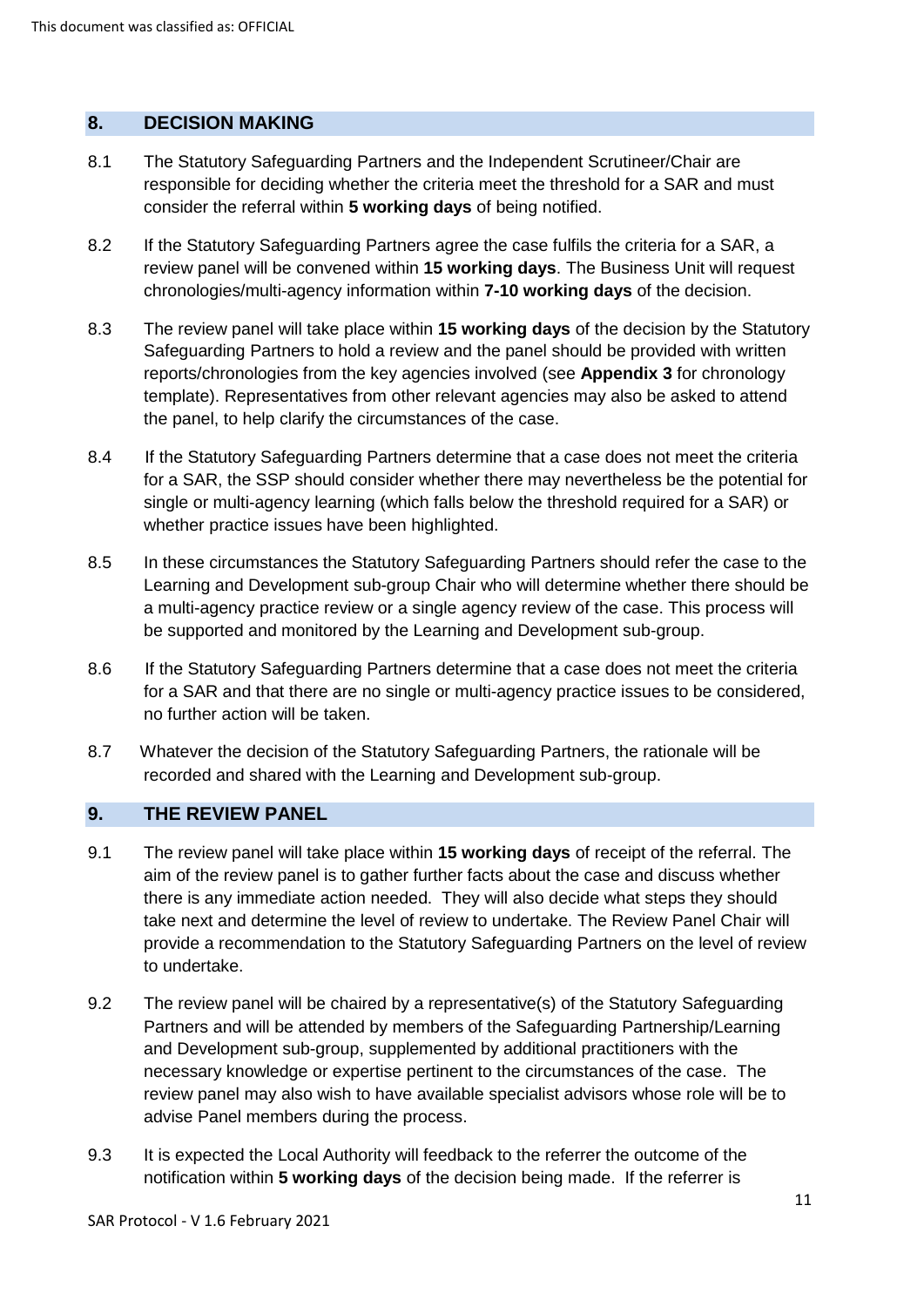dissatisfied with this outcome, the matter should be discussed with the Statutory Safeguarding Partners. Additional guidance is available in the Professional Challenge Procedure and Guidance.

- 9.4 A SAR should be completed within **6 months** of the decision to commission a SAR.
- 9.5 The Statutory Safeguarding Partners will not normally review cases which are more than 12 months old, unless there is significant information which has more recently emerged, or there are good reasons why the SAR was not appropriate at an earlier stage. This is in order to ensure the optimum effectiveness and learning from the resources deployed.
- 9.6 By virtue of the criteria, in cases where a SAR may be indicated, a safeguarding concern and/or enquiry may already have been submitted/conducted. In this case, a discussion with the relevant Safeguarding Adult Manager should normally take place prior to making a referral for a SAR and this should be considered as part of the safeguarding enquiry. Consideration of whether a SAR is required should never delay the raising of a safeguarding concern and the adherence to multi-agency safeguarding policy and procedures, which considers any immediate protection required.
- 9.7 However, there may be circumstances where safeguarding concerns are not obvious or evident, for example, where the individual may have died as a result of suicide and there are concerns partner agencies could have worked more effectively to protect the adult. In such circumstances, a SAR referral should be submitted.

#### **10. SAR METHODOLOGY**

10.1 The Care Act 2014 does not prescribe a methodology for a SAR. The methodology chosen should reflect the circumstances and scope of the individual case and enable the best possible learning outcomes. The approach should be proportionate to the scale and complexity of the issues and the potential for learning. For further information about the methodologies which are available see SCIE – [Safeguarding Adult Reviews \(SARs\).](https://www.scie.org.uk/safeguarding/adults/reviews/care-act) 

#### **11. COMMISSIONING A SAR**

- 11.1 The Care Act 2014 Statutory Guidance states the Statutory Safeguarding Partners should aim for completion of a review within a reasonable period of time and in any event within **6 months** of its initiation (this is from the point the Statutory Safeguarding Partners agree to proceed with a SAR), unless there are good reasons for a longer period being required, for example, because of the potential to prejudice related court proceedings as outlined in S14.144 Care Act 2014.
- 11.2 The Statutory Safeguarding Partners are responsible for commissioning reviewers for local reviews. On receipt of the Statutory Safeguarding Partner's decision to undertake a SAR, the Chair of the Learning and Development sub-group will liaise with the Business Manager in order to make the necessary arrangements.
- 11.3 If the SSP have agreed to commission an independent author for a SAR, this should be in line with the regionally agreed process for commissioning an Independent Author, through North East Procurement Organisation (NEPO).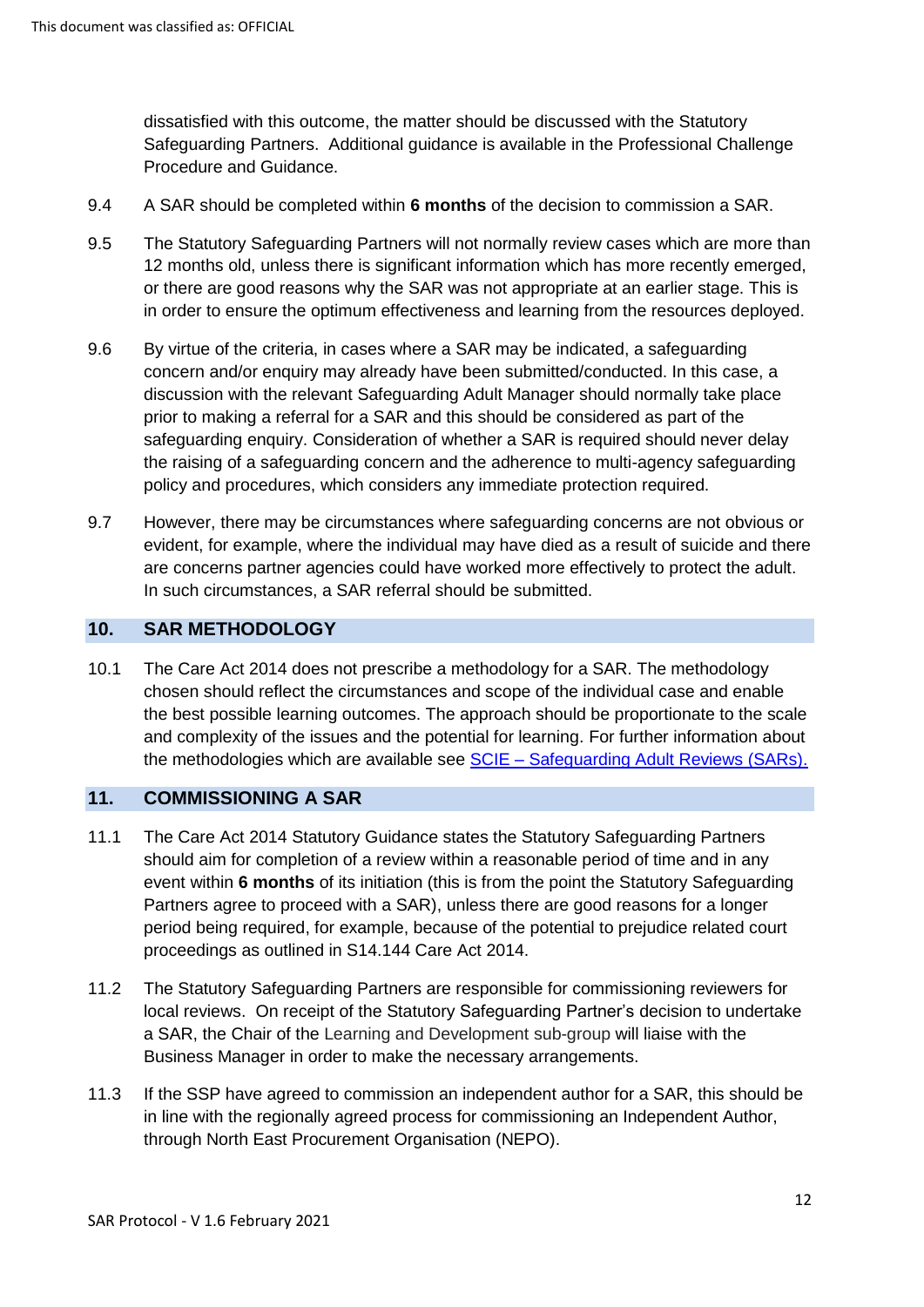11.4 Once the decision has been communicated, each agency will be responsible for taking appropriate actions which may be necessary in relation to the security of their records. No member agency should comment publicly upon the case without express agreement of their senior management.

#### **12. QUALITY ASSURANCE AND SAR QUALITY MARKERS**

12.1 The Statutory Safeguarding Partners have a role in the quality assurance of the SAR process, and the Social Care Institute for Excellence (SCIE) has published SAR quality markers to assist commissioners and reviewers in conducting high quality case reviews. The quality markers assume the principles of Making Safeguarding Personal (MSP) as well as the 6 principles of safeguarding. The SAR quality markers are based on the SCR quality markers developed by the NSPCC for learning from Serious Case Reviews and adapted for adult safeguarding policy and practice. The SAR quality markers can be accessed at [SCIE Safeguarding Adult Review Quality Markers checklist.](https://www.scie.org.uk/files/safeguarding/adults/reviews/library/quality-markers/v1SAR%20Quality%20Markers%2014%20June%202018-%20checklist.pdf)

# **13. CONSULTING WITH THE ADULT AT RISK AND OTHERS AFFECTED BY THE REVIEW**

- 13.1 Reflecting the principles of openness, transparency and candour, the Statutory Safeguarding Partners must ensure there is appropriate involvement in the review process of people affected by the case including, where possible, the victims of abuse and their families/significant others. In accordance with the Care Act 2014, where an adult has "substantial difficulty" in participating, this should involve representation and support from an independent advocate or their family member/friend where appropriate.
- 13.2 The review panel must consider the degree to which the adult, advocate and/or their families will be involved in the review. They should understand how they are going to be involved and their expectations should be managed appropriately and sensitively. Consideration should also be given, if and how, a known abuser might have some input to the review process.
- 13.3 Where a SAR is taking place, individuals will be notified. Involvement may be by formal notification only, or by inviting them to share their views in a way which suits them. Careful consideration should be given as to who will contact the individual or their family and maintain contact throughout the SAR process. This will normally be the professional who knows the individual/family best.
- 13.4 The timing of such notification is crucial, particularly when there are criminal justice processes running parallel and decisions will need to be taken in consultation with relevant others.
- 13.5 If a decision is taken to not involve the adult at risk or their family, the reasons why not should recorded along with any legal advice provided.
- 13.6 If an adult affected by a notifiable patient safety incident has died, or experienced serious abuse or neglect (see section 3), then a conversation with the family/adult should be considered prior to a referral for a SAR. If a SAR is commissioned subsequently, then the family should be regularly updated on developments from the investigation into the patient safety incident and the SAR.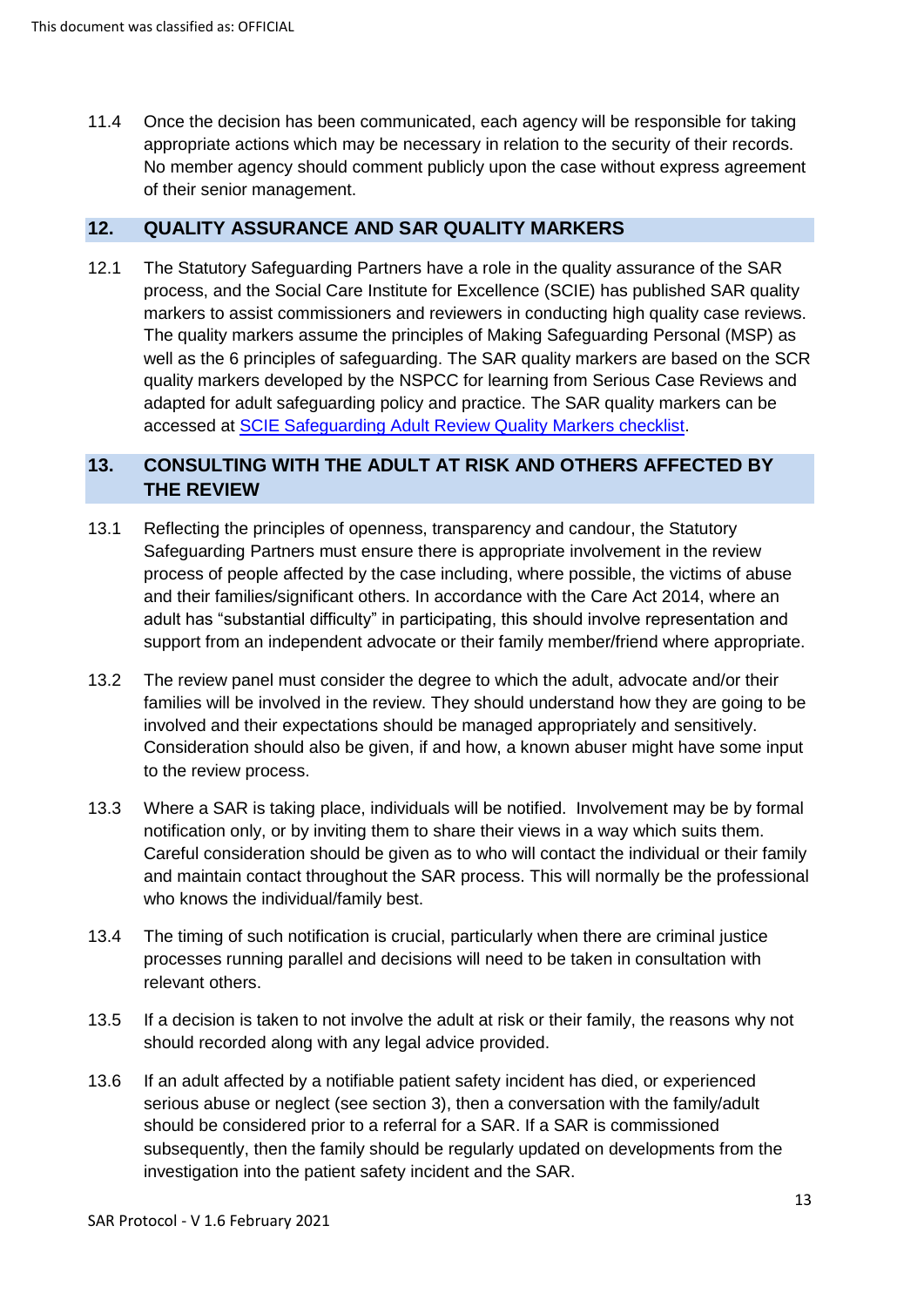### **14. INFORMATION SHARING**

14.1 The Safeguarding Adults Review Protocol should be viewed with consideration to [Section 45 Care Act 2014](http://www.legislation.gov.uk/ukpga/2014/23/section/45) which outlines the expectation that organisations share information, and be fully compliant in circumstances where information is required to enable the Darlington Safeguarding Partnership to exercise its functions. Information should be shared in accordance with the [Data Protection Act 2018](http://www.legislation.gov.uk/ukpga/2018/12/enacted) and General Data Protection Regulations (GDPR) and the Darlington Safeguarding Partnership Information Sharing Protocol.

### **15. REFERRAL TO LEARNING AND DEVELOPMENT SUB-GROUP - CASES THAT DO NOT MEET CRITERIA FOR SAFEGUARDING ADULT REVIEW**

- 15.1 Details of all Safeguarding Adult Review referrals considered by the Statutory Safeguarding Partners (SSP) should be shared with the Chair of the Learning and Development sub-group in the interests of openness and transparency to enable the sub-group to discuss and analyse the decisions made. Details of all cases will be referred to the sub-group on the referral template (Appendix 1).
- 15.2 Details of cases which an agency agrees do not meet the criteria for referral to Statutory Safeguarding Partners for consideration of SAR, however highlights learning to be explored, should also be shared with the Chair of the Learning and Development Sub Group for consideration.
- 15.3 The SSP will have determined whether the case meets the criteria for Safeguarding Adult Review (SAR). If the case meets the criteria, a Review Panel will be convened, and the process outlined in Section 9 above will be followed.
- 15.4 If the case does not meet the criteria for SAR, the SSP will provide the rationale and decision.
- 15.5 Based on the information provided in the notification, the SSP will inform the Chair of the Learning and Development sub-group that there is no further action to be taken, or they recognise there is the potential for single or multi-agency learning.
- 15.6 The Learning and Development sub-group will consider all information provided to determine:
	- 1. Whether a multi-agency practice review should be undertaken;
	- 2. Whether a multi-agency audit should be undertaken on similar cases;
	- 3. Whether there is learning for a single agency and an internal review is undertaken;
	- 4. Whether an issue is highlighted that needs to be explored further, through quality assurance processes;
	- 5. No further action required.
- 15.7 The Learning and Development sub-group will provide details and rationale and outcome of their decision to the SSP for approval to progress course of action agreed.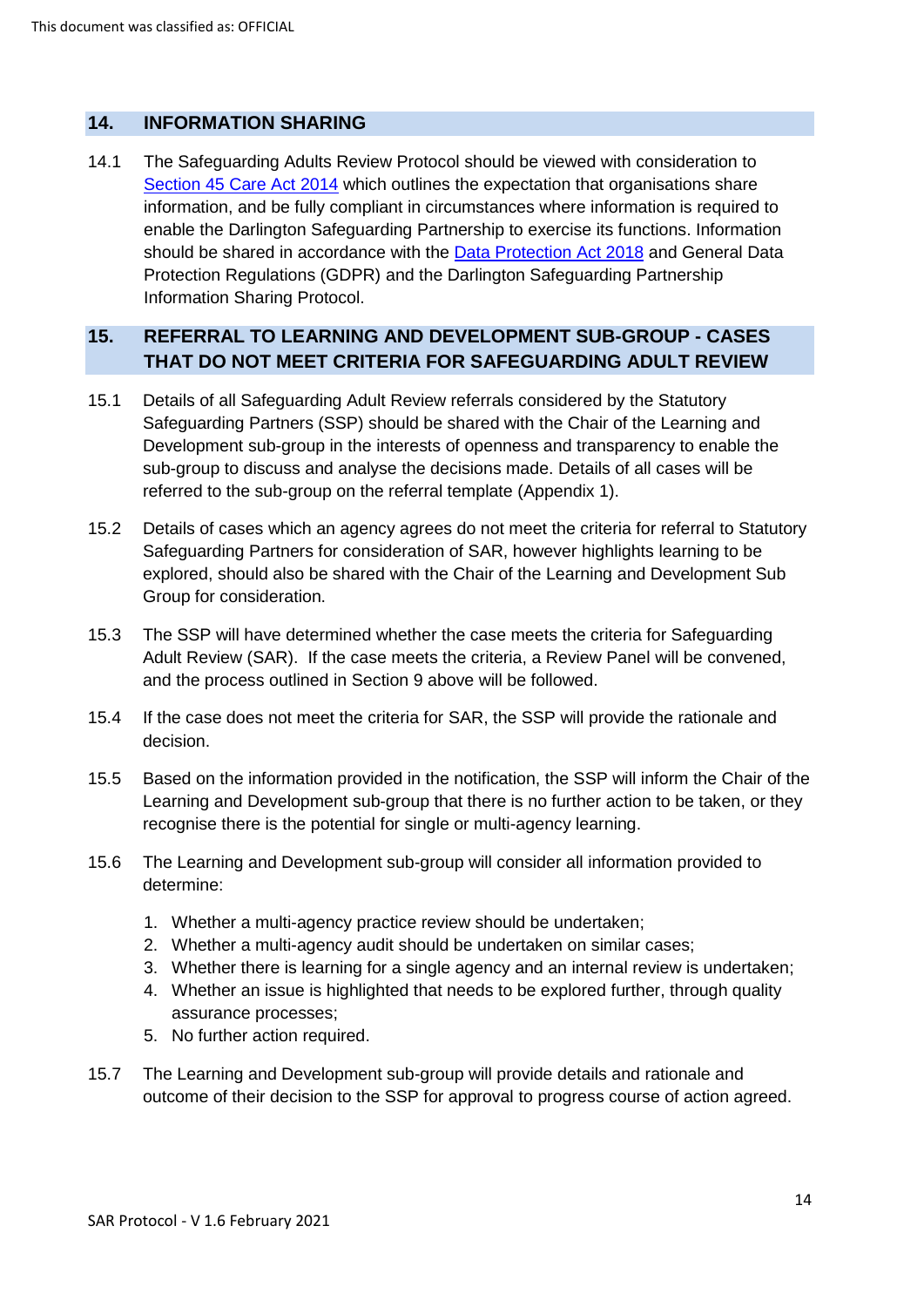### **16. INTERFACE WITH OTHER REVIEWS AND INVESTIGATIONS**

- 16.1 The Care Act 2014 Statutory Guidance (14.176) requires the Statutory Safeguarding Partners must consider how the SAR will interface with other parallel processes or investigations. It is helpful to establish at the outset of the SAR all relevant areas which need to be addressed, to reduce the potential for duplication. Important principles in planning include ensuring adherence to any separate statutory requirements, ensuring appropriate expertise and knowledge, reduction of duplication, maximising effectiveness and learning, and minimising the impact on those affected by the case. It is the responsibility of the Chair of the review panel to ensure contact is made with the Chair of a parallel process. There are a number of types of review and investigation which may interface with a SAR and it is important to consider any other processes which may run parallel with the SAR or which may be being considered. These may include:
	- Child Safeguarding Practice Review (CSPR);
	- Domestic Homicide Review (DHR);
	- Safeguarding Enquiry;
	- Serious Untoward Incident Investigations (SUI);
	- Mental Health Homicide Review;
	- Disciplinary Proceedings;
	- Judicial Reviews;
	- Complaints;
	- Criminal Justice Processes;
	- Coroner's Inquest.
- 16.2 Where there are possible grounds for both a SAR and a SCR (or any other type of review), then a decision should be made at the outset by the Chair of the respective decision-making bodies as to how they will coordinate the reviews, engagement and report(s). This may result in some parts being jointly commissioned and overseen, or one Board leading, with the same or different reports being taken to each commissioning body. This will necessitate a discussion between the Independent Scrutineer/Chair and the Chairs of other panels involved in a review to consider how best to proceed.
- 16.3 **Domestic Homicide Reviews;** Where there are possible grounds for both a Safeguarding Adult Review (SAR) and a Domestic Homicide Review (DHR), a decision should be made by the Chair of the DHR and the Statutory Safeguarding Partners as to how they will coordinate the reviews, engagement and reports. This may result in some parts being jointly commissioned and overseen, or one body with the same or different reports being presented to each body.

Where either the victim or suspect/perpetrator were responsible for the care of a child under the age of 18, the Chair of the Community Safety Partnership should inform the Darlington Safeguarding Partnership's Business Unit of the homicide and the circumstances.

For further information see Home Office Guidance Dec 2016: [assets.publishing.service.gov.uk/government/uploads/system/uploads/attachment\\_data/](https://assets.publishing.service.gov.uk/government/uploads/system/uploads/attachment_data/file/575273/DHR-Statutory-Guidance-161206.pdf) [file/575273/DHR-Statutory-Guidance-161206.pdf](https://assets.publishing.service.gov.uk/government/uploads/system/uploads/attachment_data/file/575273/DHR-Statutory-Guidance-161206.pdf)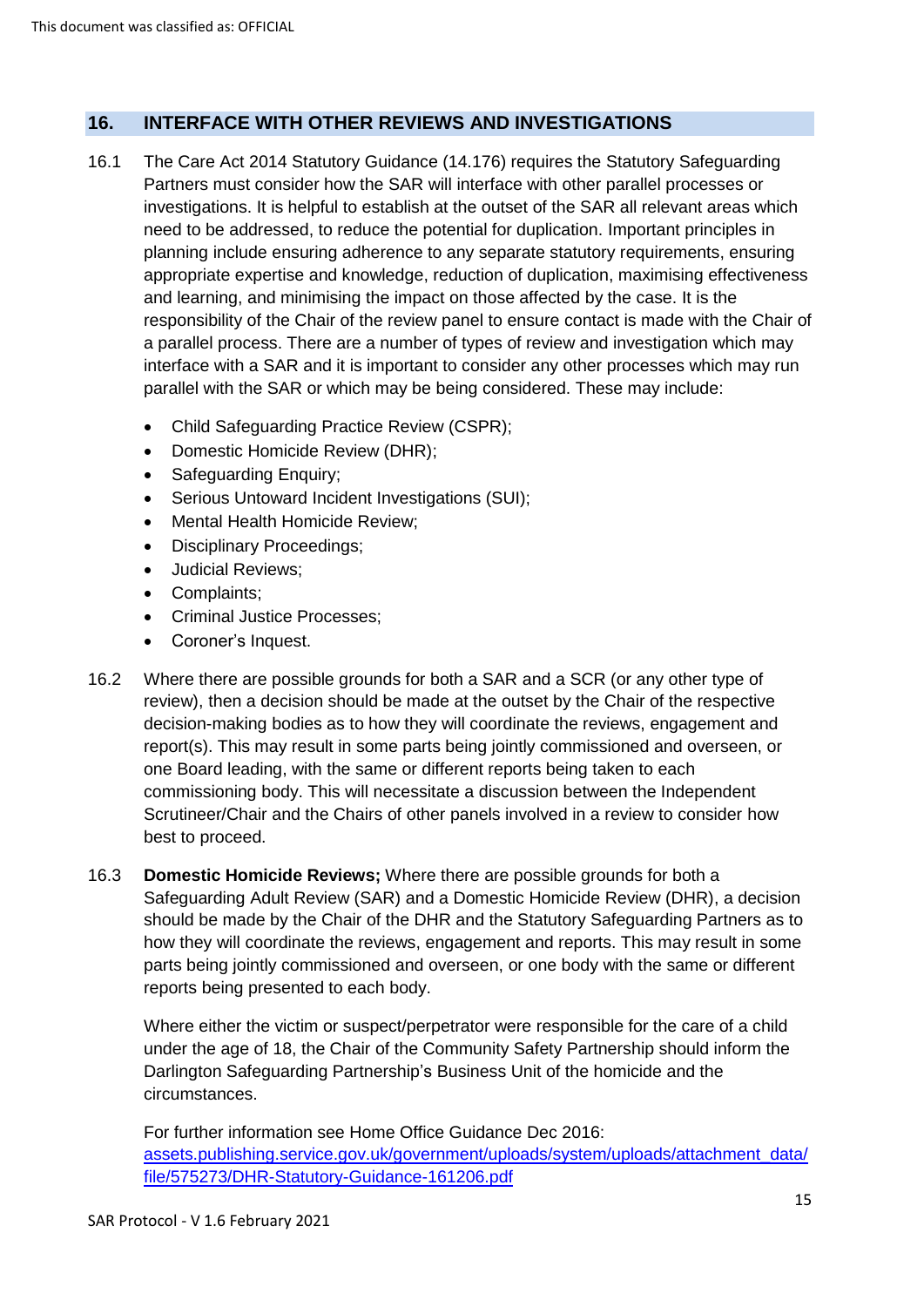- 16.4 **Mental Health Homicide Reviews;** NHS England commissions independent investigations into homicides (sometimes referred to as mental health homicide reviews) which are committed by patients being treated for mental illness. For further information see: [www.england.nhs.uk/publications/reviews-and-reports/invest-reports](http://www.england.nhs.uk/publications/reviews-and-reports/invest-reports/)
- 16.5 All SARs need to take account of a Coroner's Inquiry and any criminal investigation, including disclosure issues, which may impact on timescales. The Coroner must be informed of the decision to hold a SAR and the Chair of the review panel must ensure the necessary contacts are maintained with appropriate people.

#### **17. MEDIA/COMMUNICATION AND PUBLICATION**

- 17.1 The media strategy should be considered by the review panel at the beginning of the process and will be approved by the Statutory Safeguarding Partners. Media and communication issues will be coordinated by Darlington Borough Council's (DBC) Communications team, in collaboration with the Communications teams of other agencies involved to ensure consistency.
- 17.2 In the interests of transparency, the Statutory Safeguarding Partners should consider publishing the SAR report within legal parameters. The Statutory Safeguarding Partners/Independent Scrutineer will make the final decision on whether the SAR report will be published in full or whether to publish only the learning outcomes. Advice will be sought from the DBC Communications and Media team in respect of publication and media releases.
- 17.3 At the point of publication, the Statutory Safeguarding Partners will release a press statement via the Communications Team outlining the reason for the review, the key findings and the required actions. The Statutory Safeguarding Partners will retain discretion over the process and timing of publication, taking into account such factors as ongoing criminal investigations or court proceedings.

#### **18. CONCLUSION OF A SAR**

- 18.1 Once the review process has been completed, the Independent Reviewer will present the draft report to the Learning and Development sub-group, who have the governance responsibility for all reviews. The group will review the learning outcomes and suggested recommendations for improvement. Improvement actions must be clearly communicated and achievable in the timescales considered. The final report will be presented to the Statutory Safeguarding Partners and Independent Scrutineer/Chair for final sign off, before findings are shared with the wider multi-agency partnership group.
- 18.2 The Learning and Development sub-group will be responsible for determining the improvement actions which will then be recorded into an action plan. This plan will be regularly reviewed and monitored by the Learning and Development sub-group which will ensure learning outcomes are embedded in the respective organisations. The actions will be incorporated into an exception report which will be monitored by the subgroup. The Chair of the sub-group will seek an explanation from relevant agencies in respect of outstanding actions and, in accordance with the escalation process, will inform the relevant Head of Service in cases where actions are not completed 3 months beyond the specified deadline. The Chair of the sub-group will request confirmation of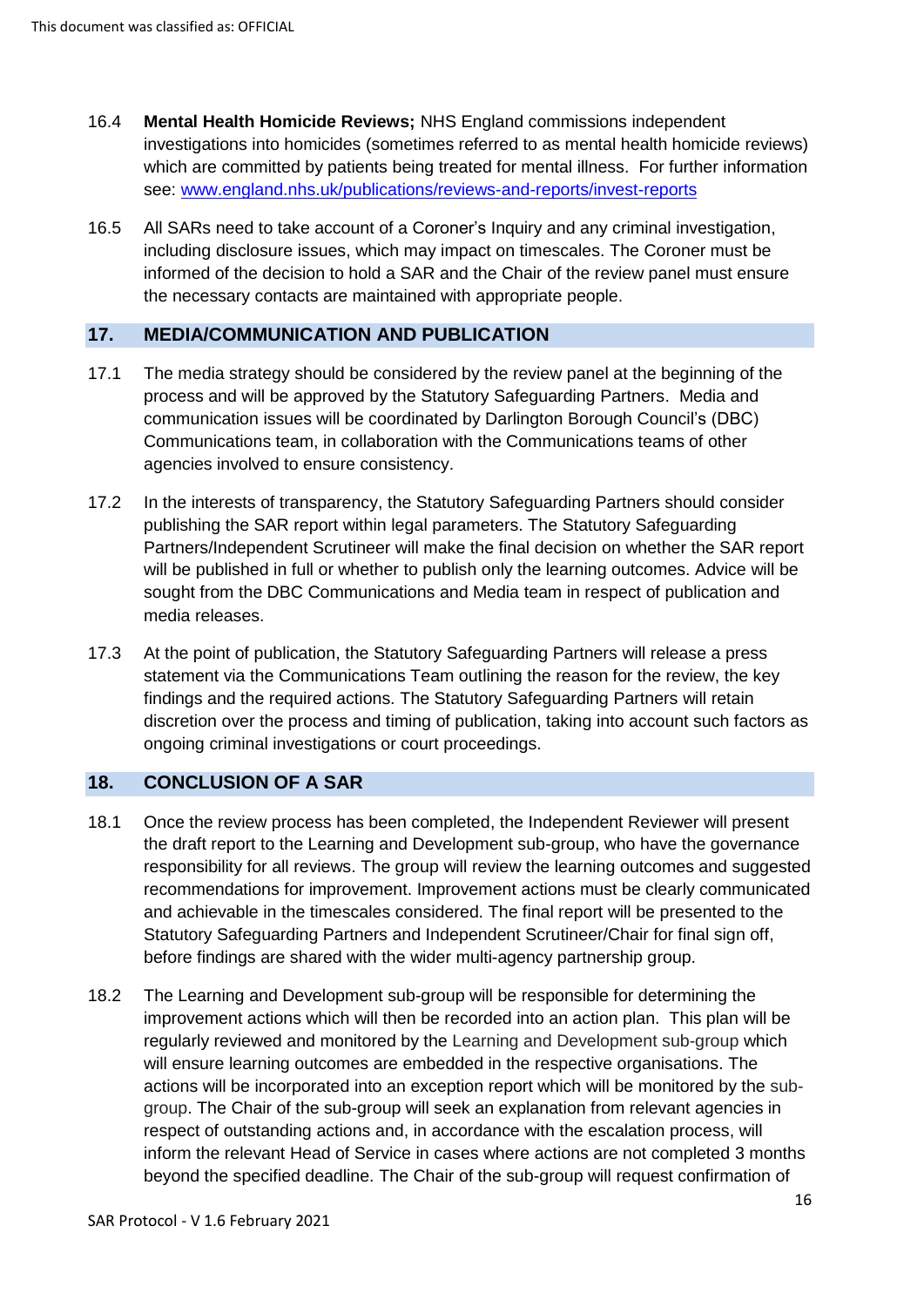what action will be taken to rectify the matter. In cases where actions remain outstanding at 6 months beyond the original deadline, the Chair of the sub-group will inform the Chief Officer of the agency concerned and will seek information about what steps are being taken to complete the action. An extension to the original deadline should only be agreed in exceptional circumstances and at the request of the Chief Officer. In exceptional circumstances, there may be a requirement for the Chair of the sub-group to involve the Independent Scrutineer/Chair in the escalation process.

### **19. NATIONAL LEARNING**

19.1 The Business Manager should ensure that once the Statutory Safeguarding Partners have agreed a SAR is to be published, the report is shared with the National SAR Library to ensure learning points are shared and inform national policy, practice and procedures.

#### **20. ANNUAL REPORT**

20.1 The findings from SARs will be included in the Darlington Safeguarding Partnership Annual Report, along with relevant service improvements and actions and the reasons for any decisions not to implement actions.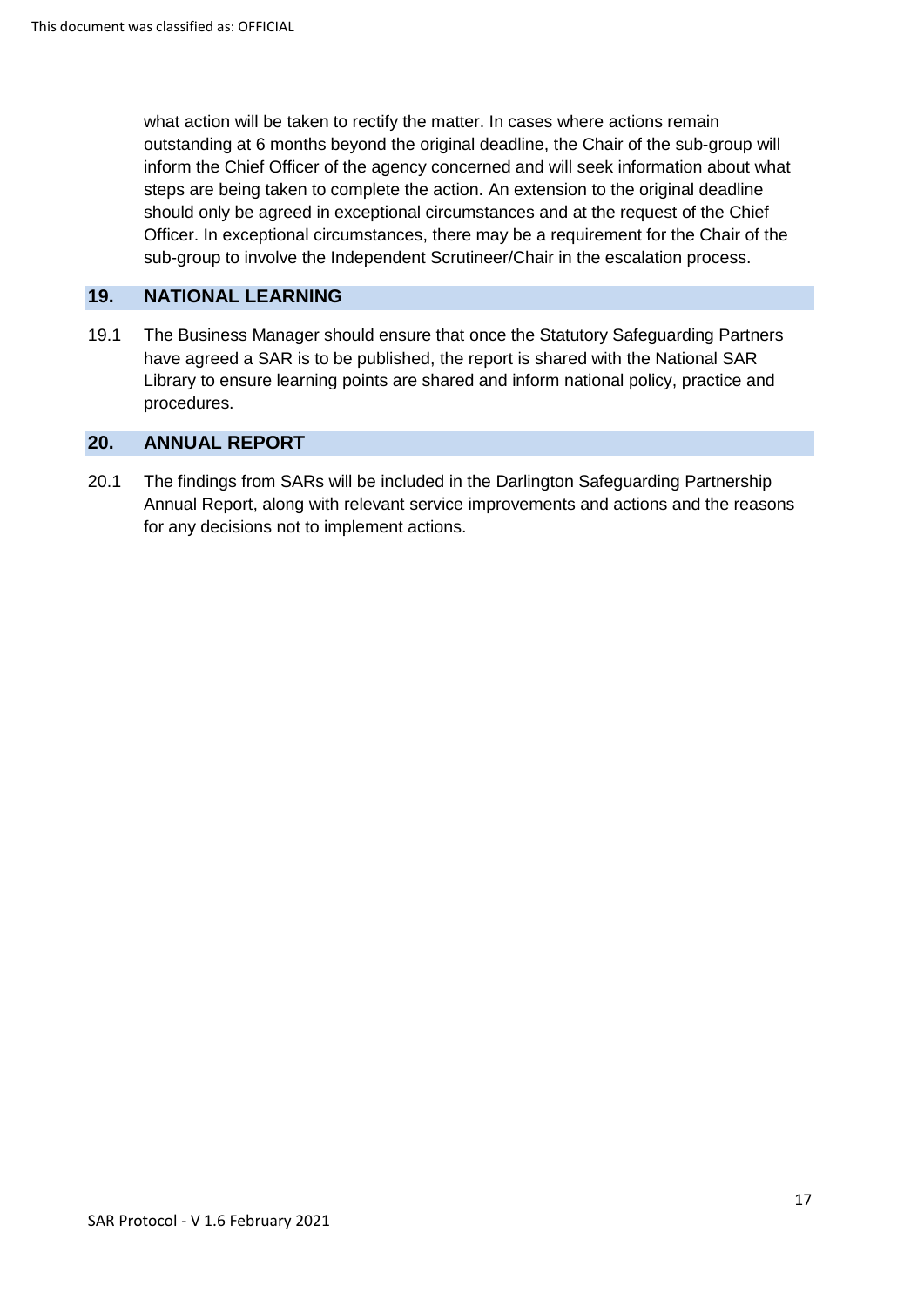

# **Safeguarding Adult Review**

# **Referral to Learning and Development Sub-Group**

| Date referred to Learning and             |                                                |
|-------------------------------------------|------------------------------------------------|
| Development sub-group:                    |                                                |
|                                           |                                                |
| Date Safeguarding Adult Review            |                                                |
| referral received by Statutory            |                                                |
| Safeguarding Partners:                    |                                                |
|                                           |                                                |
| Organisation submitting the Notification: |                                                |
|                                           |                                                |
| Date referral considered by Statutory     |                                                |
| Safeguarding Partners:                    |                                                |
|                                           |                                                |
| Decision by Statutory Safeguarding        |                                                |
| Partners as to whether the referral       | Yes meets criteria/No doesn't meet criteria    |
| meets the criteria for Safeguarding       |                                                |
| <b>Adult Review</b>                       |                                                |
|                                           | If yes, Review Process is followed (section 9) |
| If decision is made that case does not    |                                                |
| meet criteria for Safeguarding Adult      |                                                |
| Review, rationale and decision as to      |                                                |
| why not:                                  |                                                |
|                                           |                                                |
|                                           |                                                |
|                                           |                                                |
|                                           |                                                |
|                                           |                                                |
|                                           |                                                |
| What information was shared to enable     | See SAR referral and minutes                   |
| the partners to make the decision that it |                                                |
| did not meet the criteria for SAR         |                                                |
| (include agency details, where            |                                                |
| applicable).                              |                                                |
|                                           |                                                |
|                                           |                                                |
| Based on the information provided and     | Yes/No                                         |
| the criteria for SAR was not met, do      |                                                |
| <b>Statutory Safeguarding Partners</b>    | If no, there should be no further action taken |
| recognise there may be learning from      | and decision to be shared with Chair of        |
| the case?                                 | Learning and Development Group for             |
|                                           | information.                                   |
|                                           |                                                |

**Appendix 1**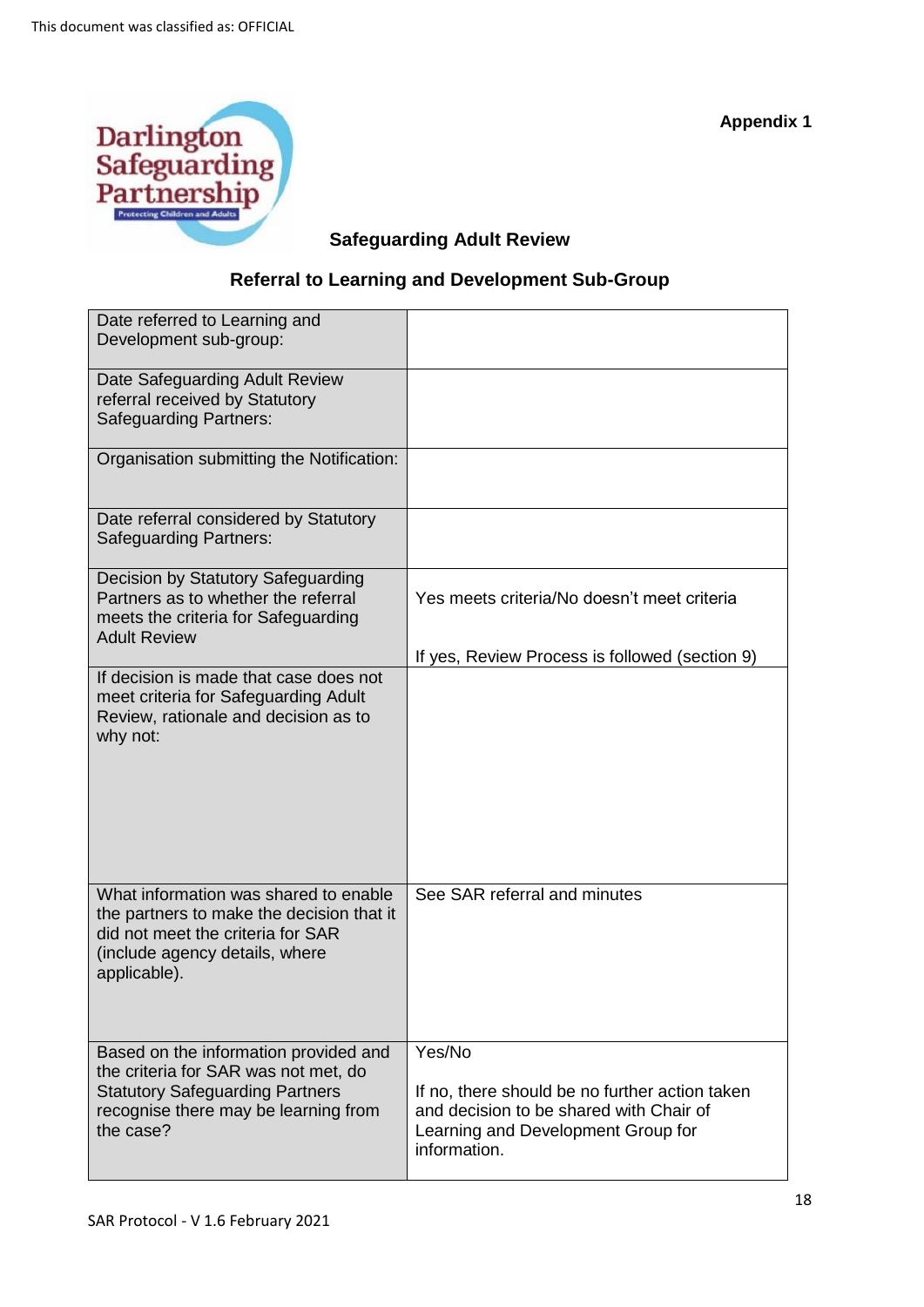|                                                                                                                                                                                                                                                                                                                                                                                                                       | If yes, refer to Chair of Learning and<br>Development sub-group for consideration on<br>next steps. |
|-----------------------------------------------------------------------------------------------------------------------------------------------------------------------------------------------------------------------------------------------------------------------------------------------------------------------------------------------------------------------------------------------------------------------|-----------------------------------------------------------------------------------------------------|
|                                                                                                                                                                                                                                                                                                                                                                                                                       | (Provide copy of referral form and decision<br>notes for information)                               |
| Date of Learning and Development<br>sub-group meeting:                                                                                                                                                                                                                                                                                                                                                                |                                                                                                     |
| <b>Agencies Present:</b>                                                                                                                                                                                                                                                                                                                                                                                              |                                                                                                     |
| The Learning and Development Sub-<br>Group to determine:                                                                                                                                                                                                                                                                                                                                                              | Outcome of decision and rationale:                                                                  |
| 1. Whether a multi-agency practice<br>review should be undertaken<br>2. Whether a multi-agency audit<br>should be undertaken on similar<br>cases<br>3. Whether there is learning for a<br>single agency and an internal<br>review is undertaken<br>4. Whether an issue is highlighted<br>that needs to be explored<br>further, through quality<br>assurance processes<br>5. No learning or further action<br>required |                                                                                                     |
| Rationale and outcome of decision by<br>Learning and Development Sub-Group<br>shared with Statutory Safeguarding<br><b>Partners</b>                                                                                                                                                                                                                                                                                   |                                                                                                     |
| Date:                                                                                                                                                                                                                                                                                                                                                                                                                 |                                                                                                     |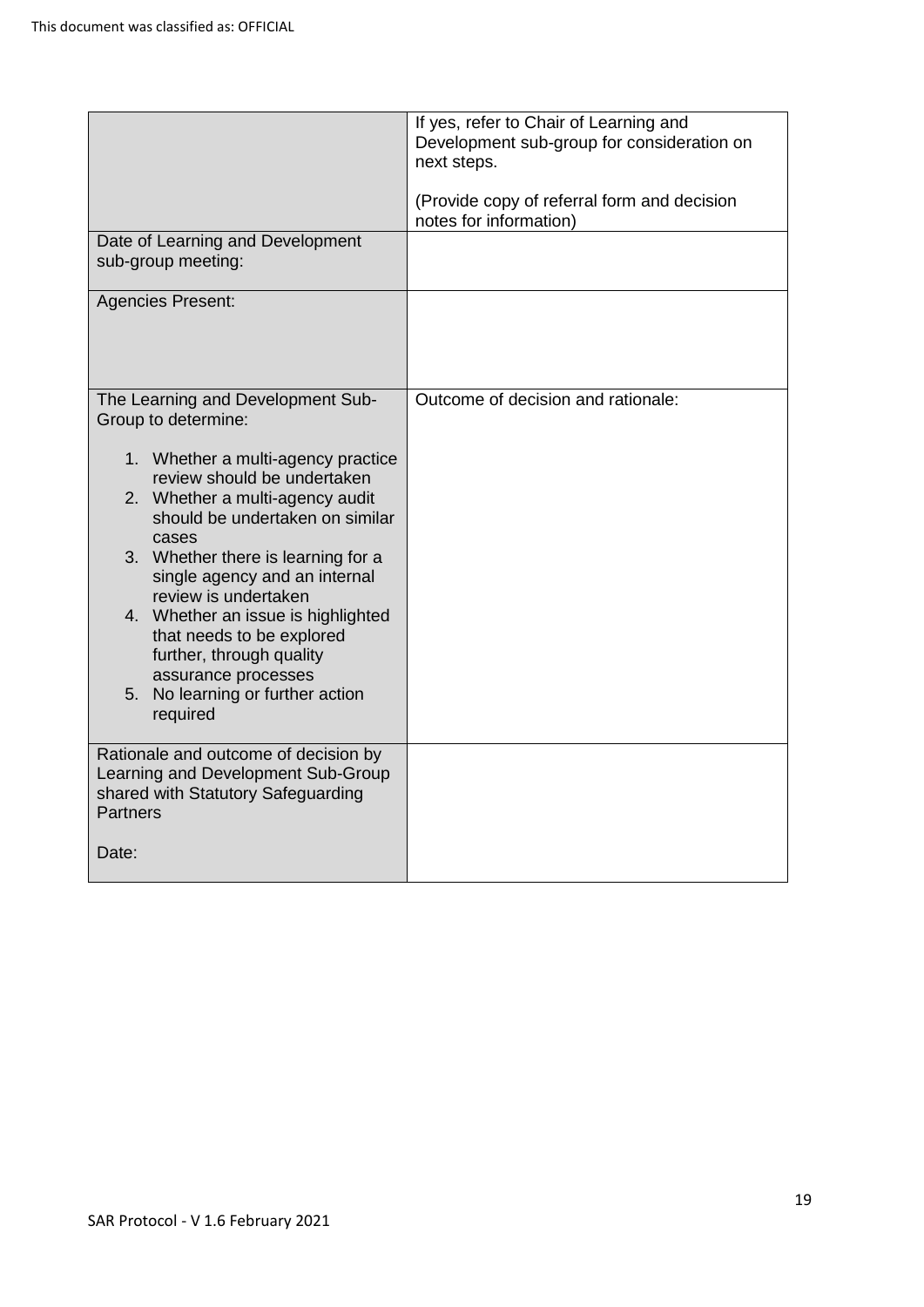

# **SAR Referral Form to Darlington Safeguarding Partnership**

### **Section 1 - Agency/Professional Details:**

| <b>Referrer Contact Details:</b> |                                                   | <b>Submission Details:</b>                                              |                          |        |
|----------------------------------|---------------------------------------------------|-------------------------------------------------------------------------|--------------------------|--------|
| <b>Name and Job Title:</b>       |                                                   | Date submitted:                                                         |                          |        |
| Agency:                          |                                                   | Date of incident                                                        |                          |        |
| <b>Contact telephone</b>         |                                                   | <b>Authorising Officer from within</b>                                  |                          |        |
| number and email                 |                                                   | <b>Agency (either DSP</b>                                               |                          |        |
| address:                         |                                                   | member/Manager/Safeguarding                                             |                          |        |
|                                  |                                                   | Lead):                                                                  |                          |        |
| <b>Agency address:</b>           |                                                   | Please indicate whether this is SAR referral or Learning request below: |                          |        |
| Who reported to:                 |                                                   | Meets criteria for SAR referral:<br>Yes/No                              | <b>Learning Request:</b> | Yes/No |
| Send completed form to:          | Darlington Safeguarding Partnership Business Unit |                                                                         |                          |        |
|                                  | Town Hall, Darlington, DL1 5QT                    |                                                                         |                          |        |
|                                  | E-mail: dsp@darlington.gov.uk                     |                                                                         |                          |        |
|                                  | Telephone: 01325 406450                           |                                                                         |                          |        |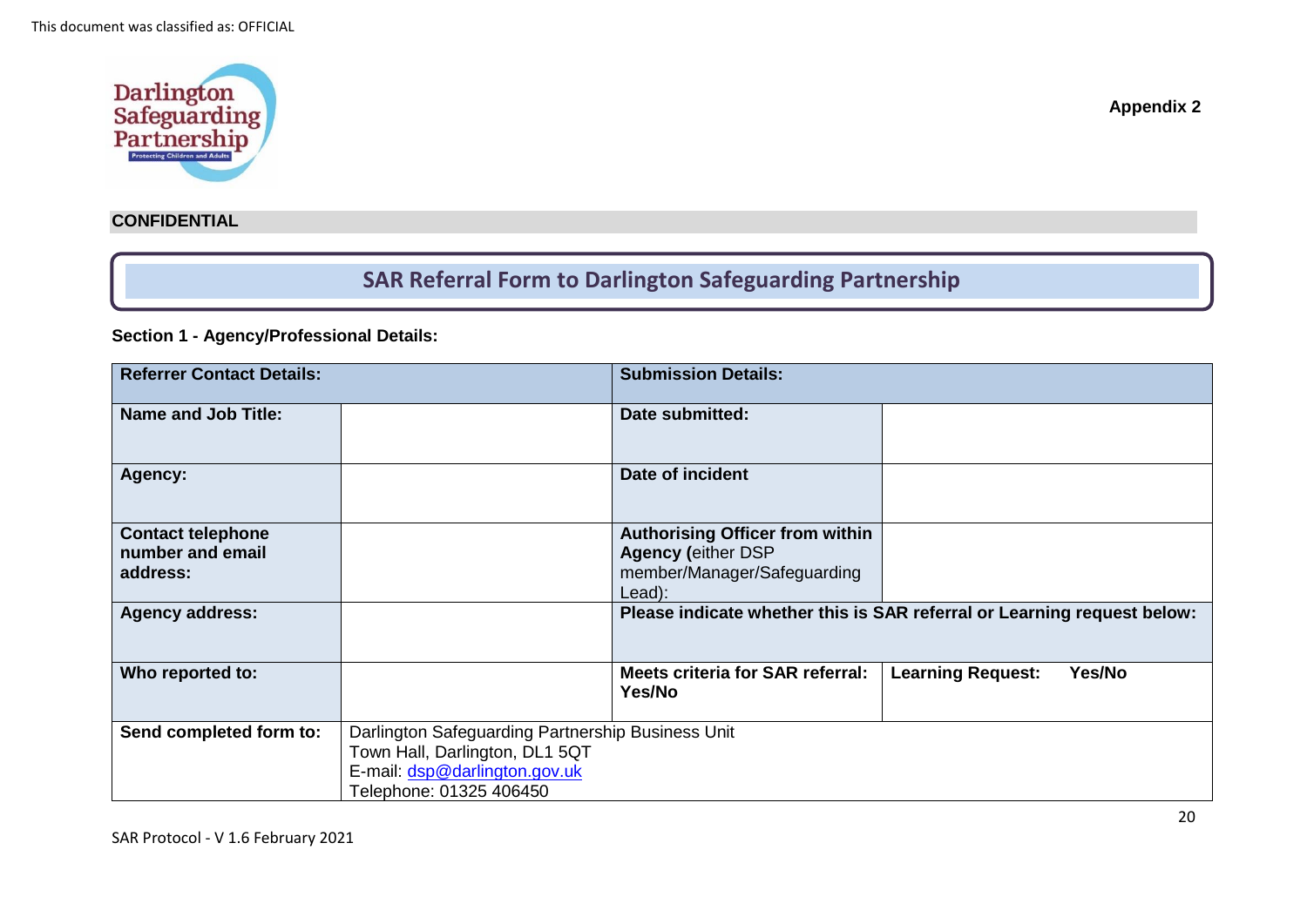### **Section 2 - Adult at Risk Details:**

| Family<br>Name:   |                                                                  | Forename: |                | Preferred Name:<br>(record any 'alias' if<br>known) |  |
|-------------------|------------------------------------------------------------------|-----------|----------------|-----------------------------------------------------|--|
| Date of<br>Birth: |                                                                  | Gender:   |                | Age at time of incident:                            |  |
| Address:          |                                                                  |           |                | <b>Contact Number:</b>                              |  |
|                   | Please list any 'unique id numbers' known e.g. Liquid Logic, NHS |           |                |                                                     |  |
| Number:           |                                                                  |           |                |                                                     |  |
| Did Adult Die?    | Yes/No                                                           |           | Date of Death: |                                                     |  |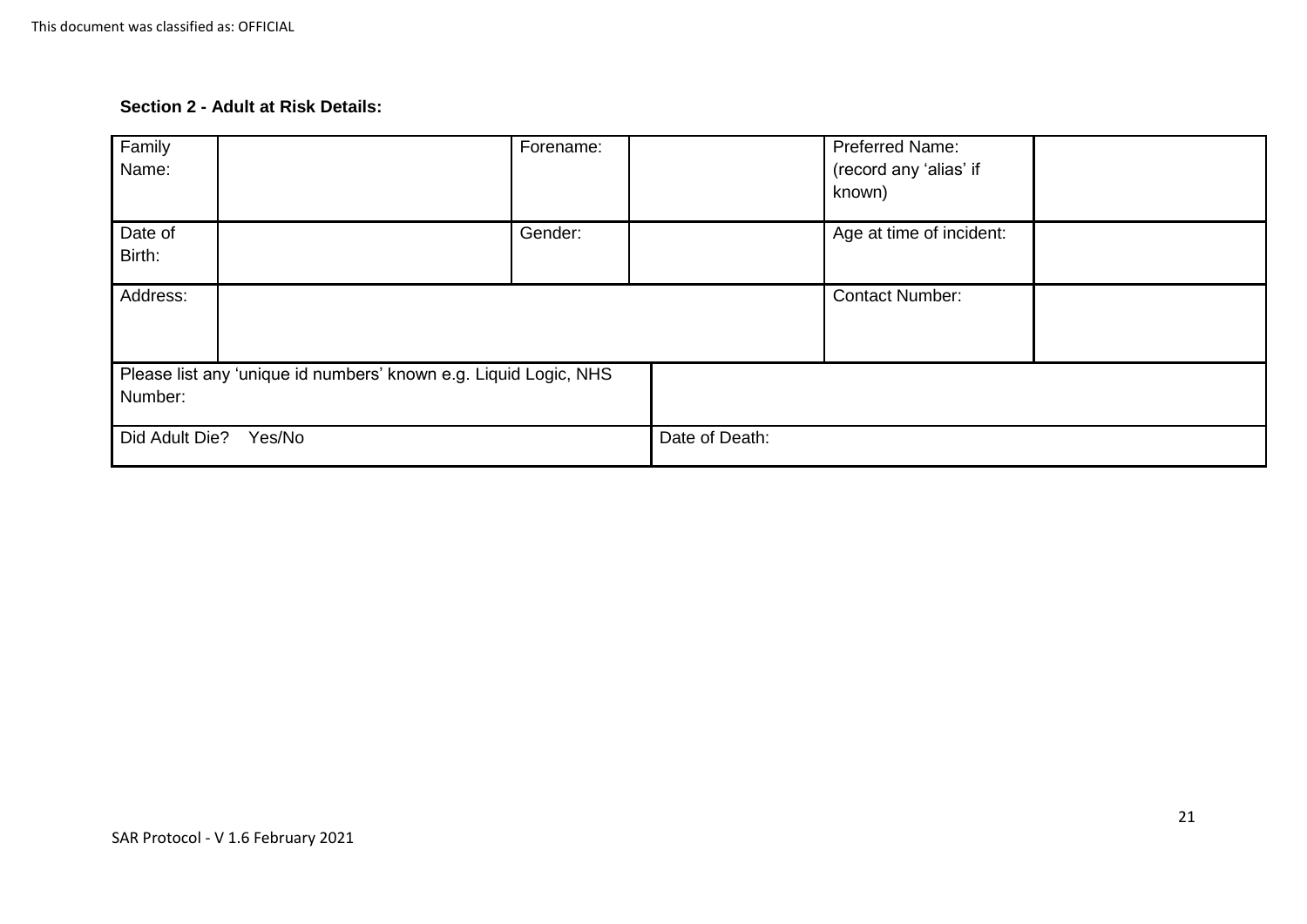# **Section 3 - Professional Involvements (record as much detail/knowledge of any involvements):**

| <b>GP Name and Practice:</b>                 | <b>Address &amp; Contact Detail:</b> |  |
|----------------------------------------------|--------------------------------------|--|
| <b>Adult Social Worker/Care</b><br>Manager:  | <b>Address &amp; Contact Detail:</b> |  |
| <b>Community Psychiatric</b><br>Nurse:       | <b>Address &amp; Contact Detail:</b> |  |
| <b>Consultant Psychiatrist:</b>              | <b>Address &amp; Contact Detail:</b> |  |
| <b>Probation Officer:</b>                    | <b>Address &amp; Contact Detail:</b> |  |
| <b>Children's Services Social</b><br>Worker: | <b>Address &amp; Contact Detail:</b> |  |
| <b>Domestic Violence</b><br>Worker:          | <b>Address &amp; Contact Detail:</b> |  |
| Housing Officer:                             | <b>Address &amp; Contact Detail:</b> |  |
| <b>Advocate Details:</b>                     | <b>Address &amp; Contact Detail:</b> |  |
| Other Involvement <sup>1</sup> :             | <b>Address &amp; Contact Detail:</b> |  |

 $\overline{a}$ 

 $1$  RECORD ROLE AND ORGANISATION DETAIL IF KNOWN.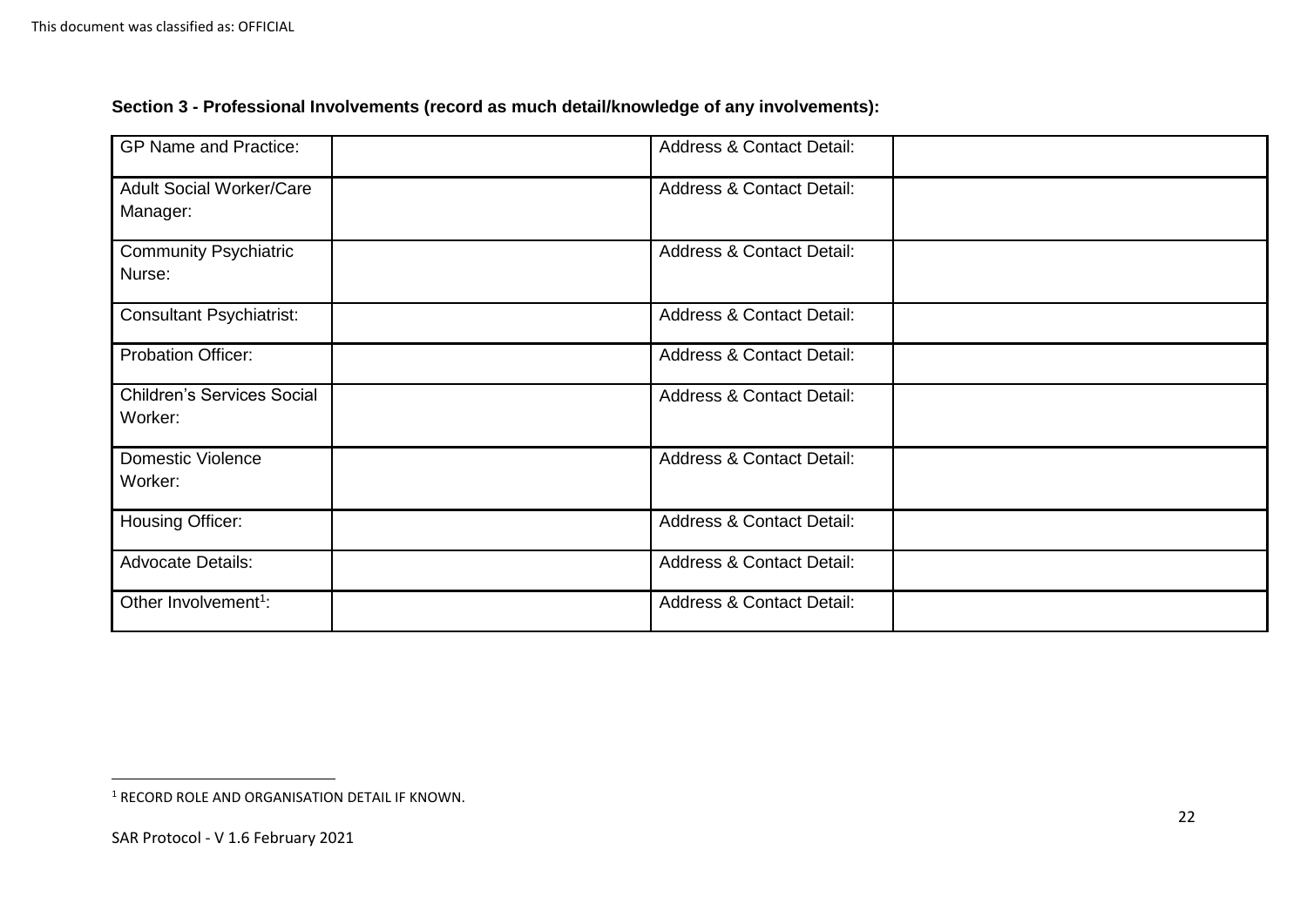# **Section 4 – Personal Relationships/Associated People:**

| Please record all personal involvements/relationships including relationship type, for example, next of kin, spouse/partner, ex-spouse/partner, sibling,<br>neighbour, children within household, etc. |                                      |               |  |  |
|--------------------------------------------------------------------------------------------------------------------------------------------------------------------------------------------------------|--------------------------------------|---------------|--|--|
| Full<br>Name:                                                                                                                                                                                          | <b>Address &amp; Contact Detail:</b> | Relationship: |  |  |
| Full<br>Name:                                                                                                                                                                                          | <b>Address &amp; Contact Detail:</b> | Relationship: |  |  |
| Full<br>Name:                                                                                                                                                                                          | <b>Address &amp; Contact Detail:</b> | Relationship: |  |  |
| Full<br>Name:                                                                                                                                                                                          | <b>Address &amp; Contact Detail:</b> | Relationship: |  |  |
| Full<br>Name:                                                                                                                                                                                          | Address & Contact Detail:            | Relationship: |  |  |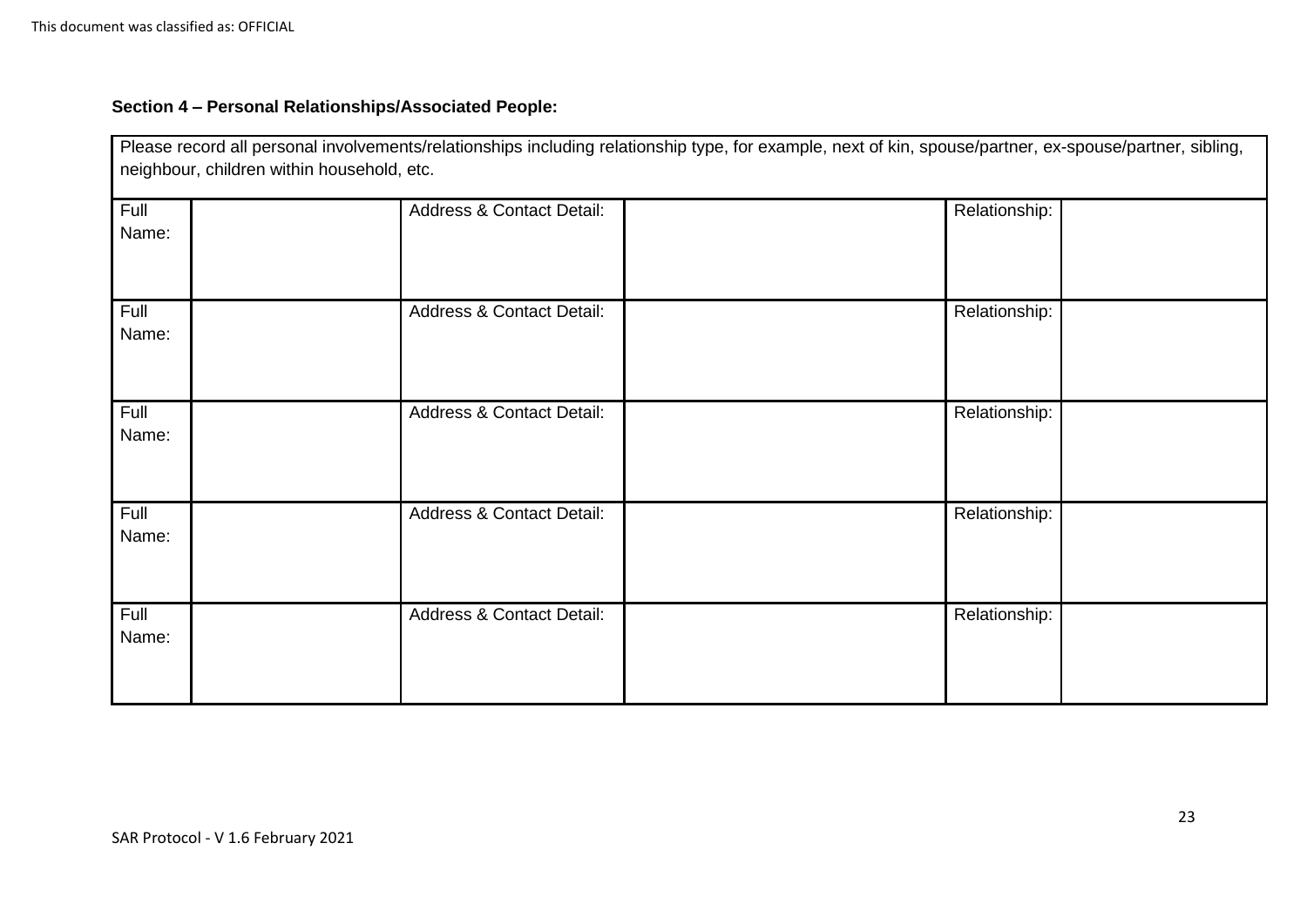# **Section 5 – Reasons for Consideration for Safeguarding Adult Review:**

| Do you consider the case meets the criteria for a SAR?                                                                                                                                                                                                                                                                                                                                                                   | Yes | <b>No</b> |  |  |
|--------------------------------------------------------------------------------------------------------------------------------------------------------------------------------------------------------------------------------------------------------------------------------------------------------------------------------------------------------------------------------------------------------------------------|-----|-----------|--|--|
| If yes, explain below why you feel this case meets the criteria for a SAR in line with Section 44 <sup>2</sup> of the Care Act 2014 (see section 2 of this protocol for                                                                                                                                                                                                                                                  |     |           |  |  |
| criteria). (Record your narrative inclusive of Date, Details of Event, Agencies involved at the time, nature of abuse and/or injuries sustained and any person(s) alleged to have caused<br>abuse or neglect, including your reasons for the request <sup>3</sup> . Record any details pertinent to safeguarding processes and/or involvement and any subsequent actions/recommendations<br>from that process if known). |     |           |  |  |
|                                                                                                                                                                                                                                                                                                                                                                                                                          |     |           |  |  |
| Summarise how you came to that decision:                                                                                                                                                                                                                                                                                                                                                                                 |     |           |  |  |
| Manager/Safeguarding Lead/DSP member comments on decision making:                                                                                                                                                                                                                                                                                                                                                        |     |           |  |  |
| Recommendation:                                                                                                                                                                                                                                                                                                                                                                                                          |     |           |  |  |
| Agency decision outcome:                                                                                                                                                                                                                                                                                                                                                                                                 |     |           |  |  |

<sup>2</sup> [Care Act Section 44](http://www.legislation.gov.uk/ukpga/2014/23/section/44/enacted)

 $\overline{\phantom{a}}$ 

<sup>&</sup>lt;sup>3</sup> [Care and Support Statutory Guidance](https://www.gov.uk/guidance/care-and-support-statutory-guidance)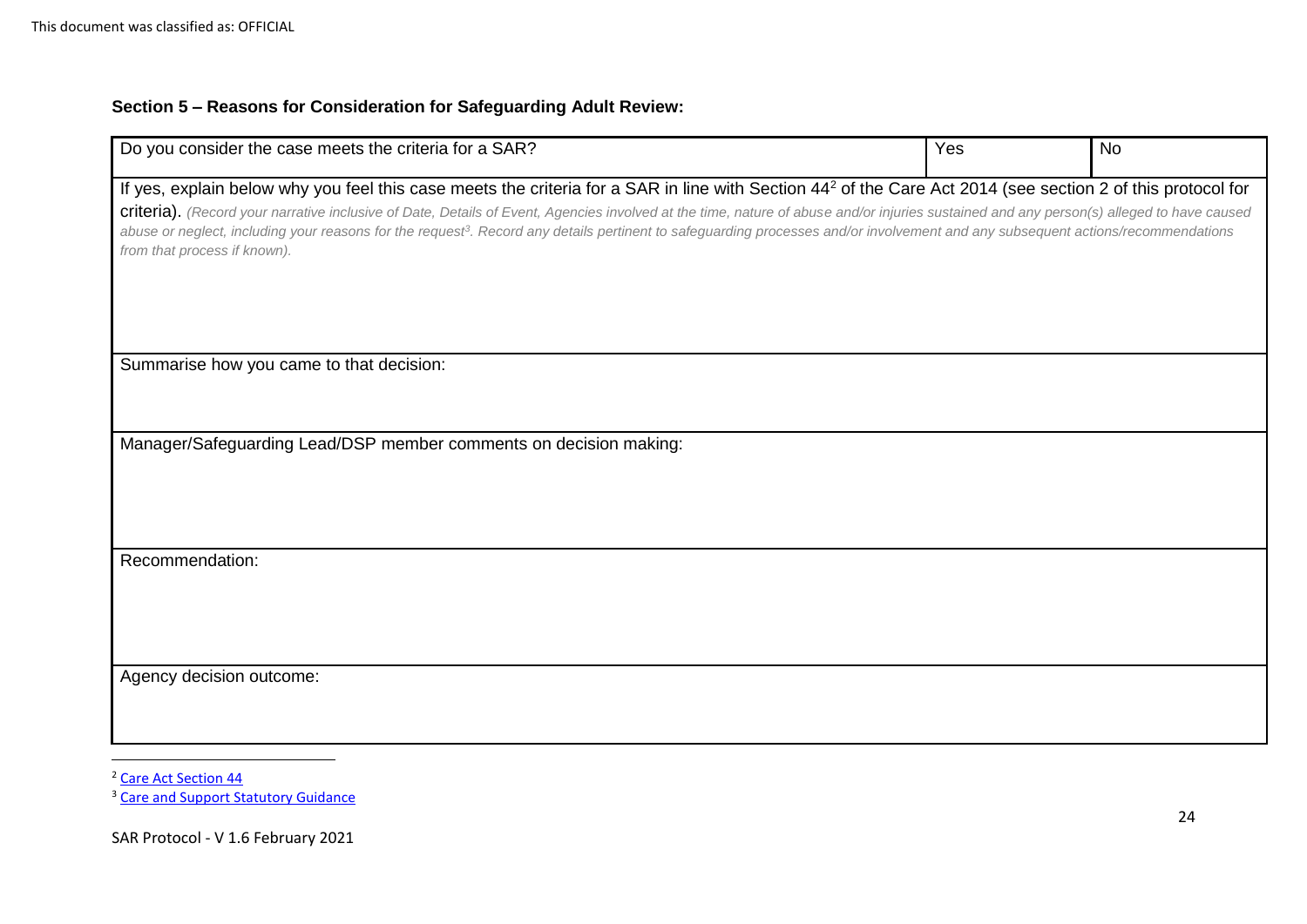If no, do you agree there is learning to be explored from this case? Provide details below: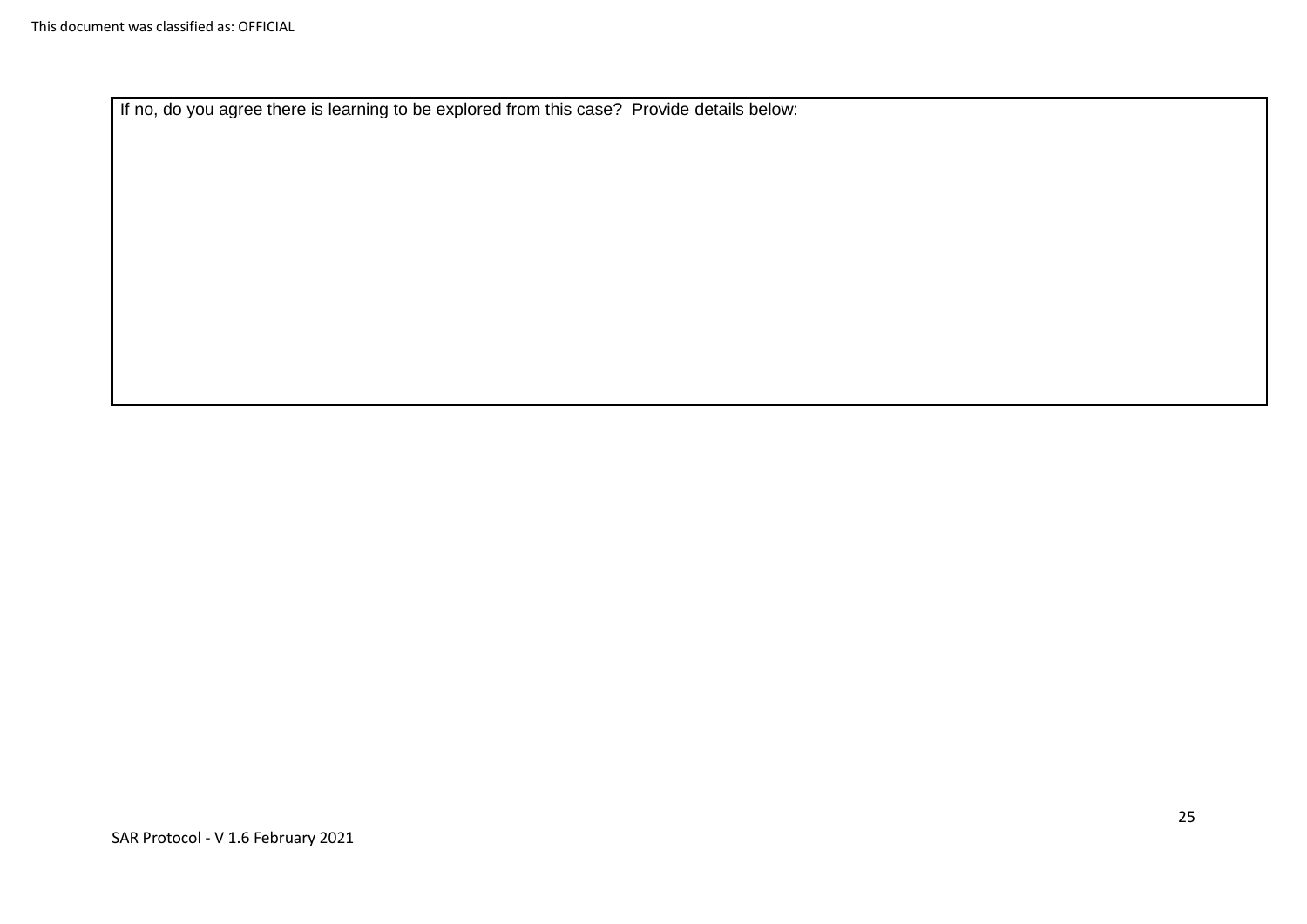# **Section 6 – Receiving Officer (Business Unit use ONLY)**

| <b>DATE REFERRAL RECEIVED:</b>                                             | IF SAR NOTIFICATION - DATE DARLINGTON<br><b>STATUTORY SAFEGUARDING PARTNERS</b><br><b>NOTIFIED:</b>           | IF LEARNING IDENTIFIED - DATE REFERRED<br>TO CHAIR OF LEARNING AND<br><b>DEVELOPMENT SUB GROUP:</b> |  |  |
|----------------------------------------------------------------------------|---------------------------------------------------------------------------------------------------------------|-----------------------------------------------------------------------------------------------------|--|--|
|                                                                            | SAR REFERRAL - DARLINGTON STATUTORY SAFEGUARDING PARTNERS DECISION AS TO WHETHER MEETS CRITERIA FOR A REVIEW: |                                                                                                     |  |  |
| Does case meet criteria for a review? Yes                                  | <b>No</b>                                                                                                     |                                                                                                     |  |  |
| Summary of decision as to why the case does or does not meet the criteria: |                                                                                                               |                                                                                                     |  |  |
|                                                                            |                                                                                                               |                                                                                                     |  |  |
|                                                                            |                                                                                                               |                                                                                                     |  |  |
|                                                                            |                                                                                                               |                                                                                                     |  |  |
|                                                                            |                                                                                                               |                                                                                                     |  |  |
| Date:                                                                      |                                                                                                               |                                                                                                     |  |  |
| Feedback and outcome of referral to reporting agency:                      |                                                                                                               |                                                                                                     |  |  |
|                                                                            |                                                                                                               |                                                                                                     |  |  |
|                                                                            |                                                                                                               |                                                                                                     |  |  |
| Date:                                                                      |                                                                                                               |                                                                                                     |  |  |
| Who notified:                                                              |                                                                                                               |                                                                                                     |  |  |
|                                                                            |                                                                                                               |                                                                                                     |  |  |
|                                                                            |                                                                                                               |                                                                                                     |  |  |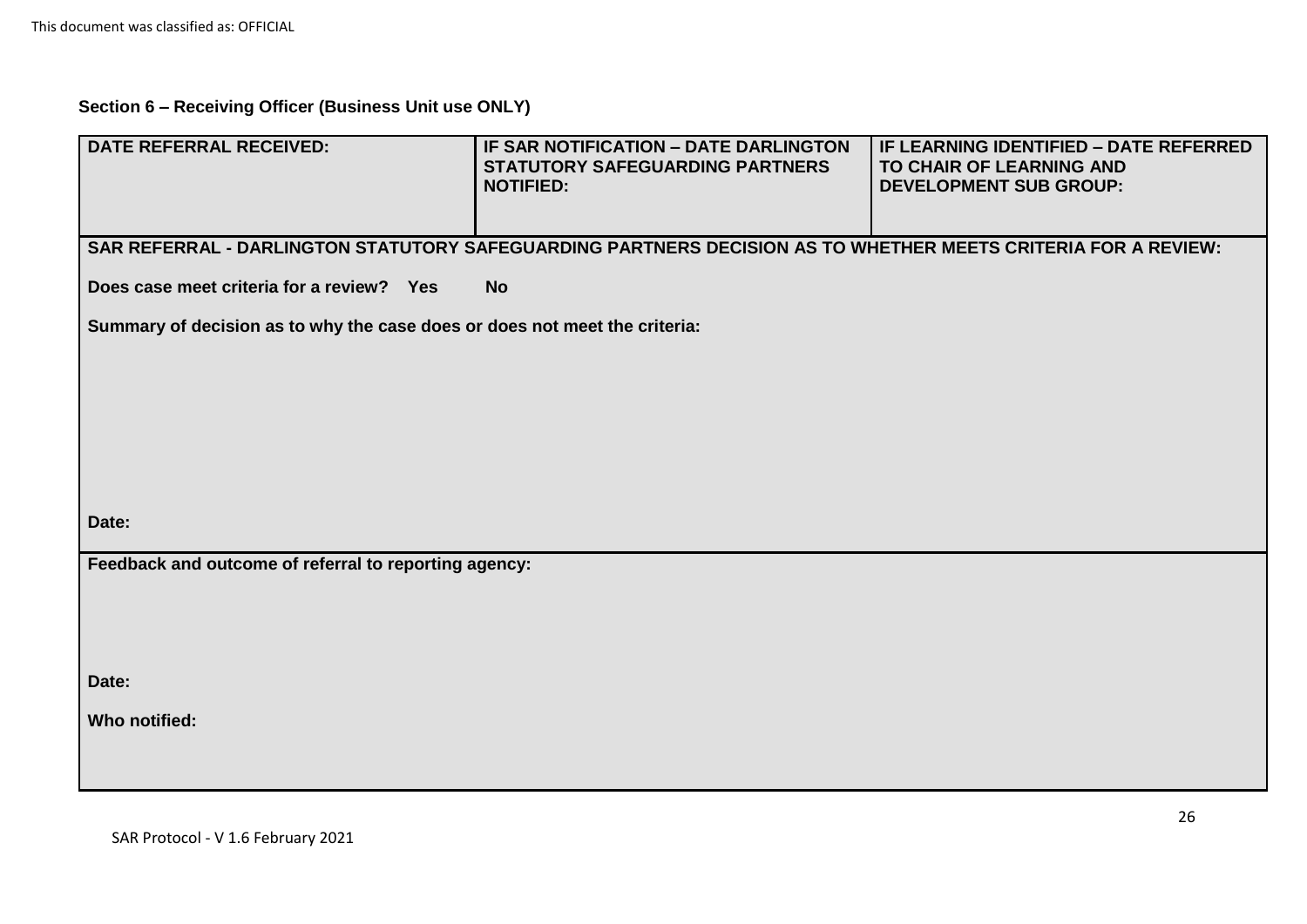

**Appendix 3**

# **CHRONOLOGY TEMPLATE FOR Safeguarding Adult Review**

# **Multi-Agency Chronology Template**

| <b>Name of Adult</b>       |  |
|----------------------------|--|
| Date of Birth              |  |
| <b>Address</b>             |  |
| <b>Liquid Logic Number</b> |  |
| <b>NHS Number</b>          |  |
| <b>Agency</b>              |  |
| <b>Author</b>              |  |

| Date<br>dd/mm/yy | <b>Time</b><br>00:00<br>(24hr) | <b>Significant Event</b> | <b>Agency</b> | Whose<br>Professional/<br><b>Agency</b><br><b>Records</b><br>(Source)? | Who was<br>involved? | <b>Decisions/Outcome</b><br>including any actions<br>taken | Author<br><b>Comments</b> |
|------------------|--------------------------------|--------------------------|---------------|------------------------------------------------------------------------|----------------------|------------------------------------------------------------|---------------------------|
|                  |                                |                          |               |                                                                        |                      |                                                            |                           |
|                  |                                |                          |               |                                                                        |                      |                                                            |                           |
|                  |                                |                          |               |                                                                        |                      |                                                            |                           |
|                  |                                |                          |               |                                                                        |                      |                                                            |                           |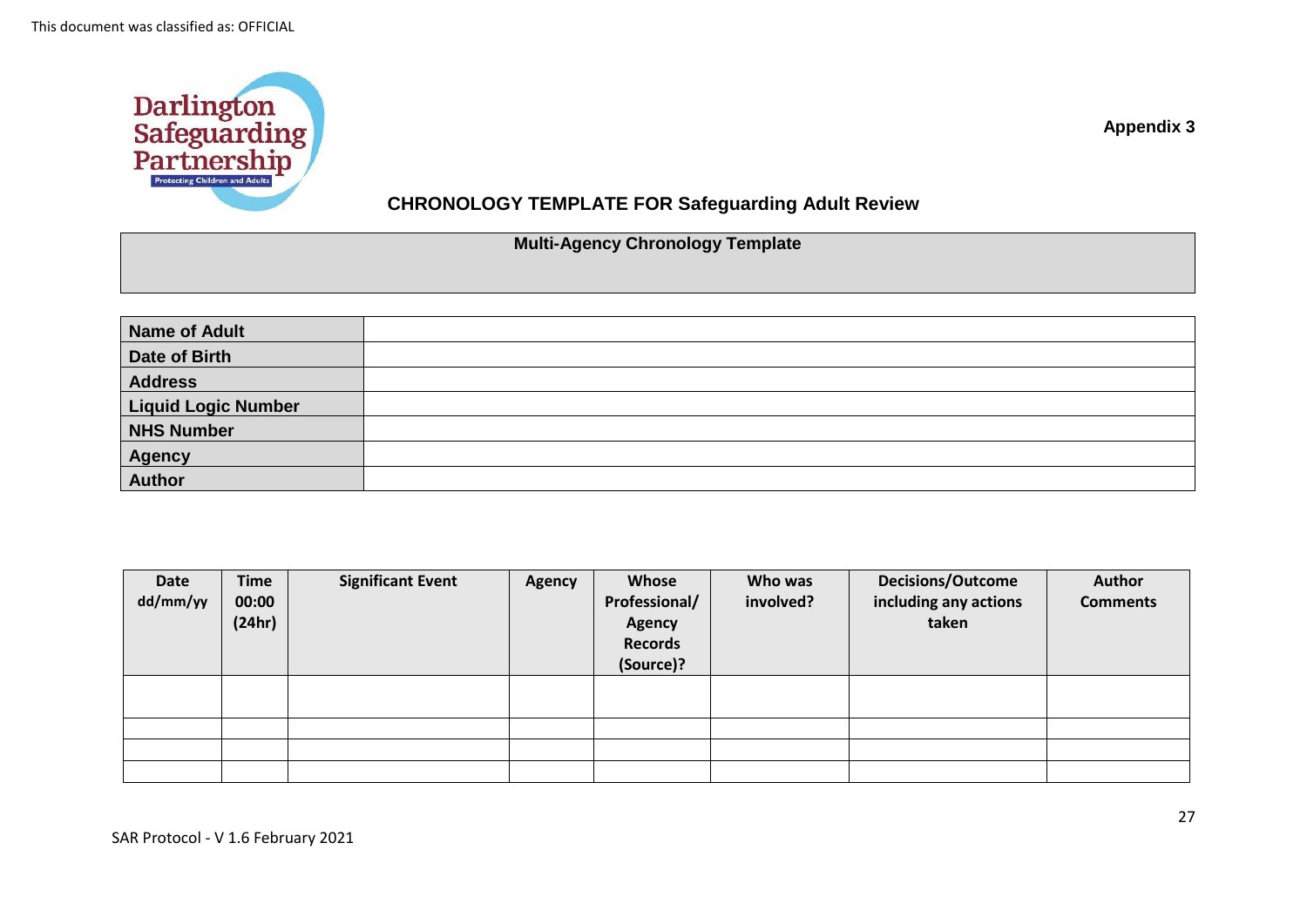

**Appendix 4**

# **DARLINGTON SAFEGUARDING PARTNERSHIP**

**Review Panel Meeting** 

| Date of Review Panel:                               |  |
|-----------------------------------------------------|--|
| Present:                                            |  |
| Apologies:                                          |  |
| Date of notification to                             |  |
| <b>Statutory Safeguarding Partners:</b>             |  |
| Welcome/Reason for meeting:                         |  |
| Factors about the case; as far as they can          |  |
| readily be established at the time of this meeting: |  |
| Details of agency involvement with the adult and    |  |
| family/advocate                                     |  |
| i.e. Adult Social Care, Durham Constabulary,        |  |
| etc.                                                |  |
|                                                     |  |
|                                                     |  |
|                                                     |  |